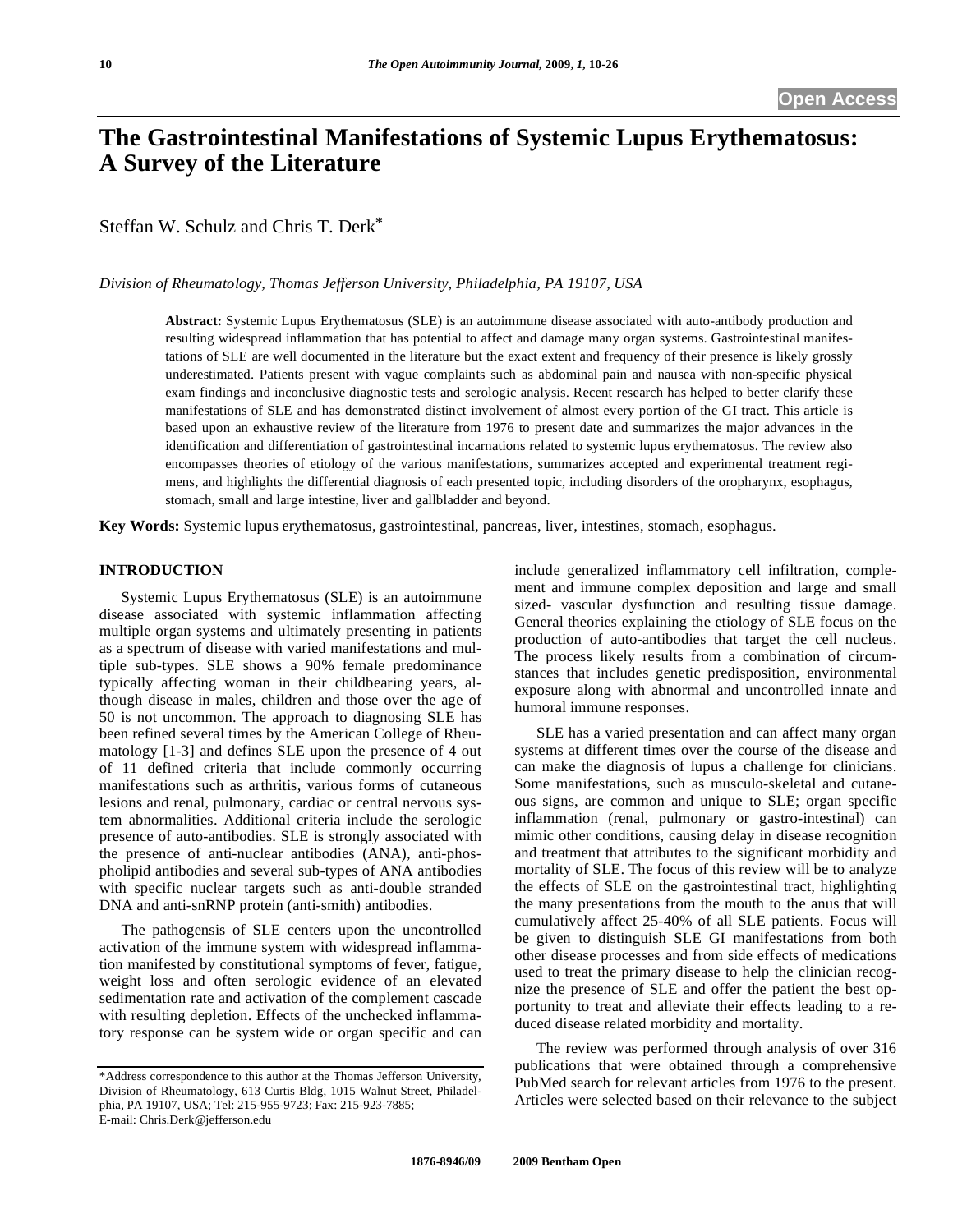matter based upon their subject matter, content and the clinical relevance determined by the authors.

# **DISCUSSION**

# **Oral Cavity**

 The presence of oral ulcers in systemic lupus erythematosus (SLE) patients was first described over a hundred years ago. As one of the current diagnostic criteria for SLE [1, 2], oral cavity lesions continue to retain a vast clinical significance for rheumatologists. Various surveys over the years have estimated a wide range of prevalence but studies of larger populations tend to estimate 19-30% of SLE patients suffer from disease related oral manifestations [4-9].

 Oral cavity lesions are now classified as one of several sub-types, a distinction made only recently among investigators. Three variants exist: discoid, erythematous or ulcerlike. Discoid lesions are noted for their red center with telangiectasias and light-colored borders; erythematous lesions look like flat macules also with telangiectasias and lack the distinct border seen in the discoid type; ulcerative lesions occur in crops and are shallow with an average diameter of 1-2mm [8, 10]. Patients afflicted with oral lesions may complain of pain but the majority of those directly associated with SLE are usually painless; Urman's study of 182 patients showed 82% of those with lesions had no symptoms [6]. While some studies have found higher frequencies of painful ulcers [11], Wallace reports these ulcers may be from origins other than SLE (apthous stomatitis, infections, drugs, etc) [12]. Most investigations do not typically differentiate among the sub-types in their reporting of painful lesions but differences do exist. Discoid and ulcerative lesions are more commonly painful and erythematous lesions are not [8]. These lesions are typically located on the hard palate (up to 89% of lesions) [6] although the buccal mucosa, vermilion border and pharynx may also be involved. Despite the commonality of these presentations, the oral lesions of SLE can be quite varied and differences of size, location, color and quality of pain are often seen; lesions of different varieties can also overlap. Because of this variety, careful oral examinations should be performed in all patients evaluated for SLE.

 It can be difficult to differentiate the oral lesions of SLE from other diseases of the oral cavity such as lichen planus and oral leukoplakia [10]. Sanchez showed oral SLE/ discoid lesions have T-cells predominately in the lamina propria, submucosa and epithelium as well as a high proportion of macrophages but still noted difficulty in differentiating the lesions from other chronic inflammatory disorders [13]. Karjalainen followed this article noting several histologic differences unique to SLE oral lesions including PAS positive deposits in the subepithelium, PAS positive vessel wall thickening with perivascular inflammatory cell infiltrate and keratinocyte vacuolization [14].

 Oral lesions and ulcers do tend to appear in more patients with severe disease and their presence have been associated with overall activity of a patient's SLE and organ related processes [6]. Schiodt suggested that discoid oral lesions could be the first presentation of discoid disease or SLE and felt their presence could be a predictor of future systemic disease [15]. Other authors and studies have not supported this conclusion [8] and note that oral lesions can be seen in isolation from any other disease activity [11]. There has been the suggestion that anti-Smith antibodies hold an association with oral ulcers [5] but thus far other studies have not found a firm connection between the lesions and the presence of specific antibodies or complement levels. Some oral lesions could easily be associated with the presence of a secondary sjogrens syndrome and the clinician must be careful to rule out sicca symptoms in evaluating any oral lesions. Besides the association of oral ulcers in patients with the overlap syndrome of myositis and SLE as noted by Dayal and Isenberg [16], no other firm connections between oral lesions and a specific disease process have been found.

 A wide range of treatment options exist for oral manifestations. Topical agents such as oral lidocaine and anesthetic mouthwash preparations are useful in managing the pain of the discoid and ulcerative lesions. To date, there is a void of studies available to demonstrate the efficacy of systemic agents in the treatment of oral lesions. In the international survey by Vitali, hydroxychloroquine was the most preferred drug for oral lesions with 85% of respondents reporting its use; azathioprine (59%) and dapsone (41%) were also frequently used [4]. More potent medications such as thalidomide, oral or IV high-dose corticosteroids and cyclosporine are usually reserved for severe and refractory cases. In most studies, it has been noted that treatment of the systemic illness as a whole will lead to the subsequent resolution of any oral signs and symptoms.

 Oral manifestations in SLE are a common phenomenon and can often be accurately used as a diagnostic tool or a marker of disease activity and flare. Care should be taken to distinguish their presence from either lesions such as lichen planus [12] or infectious causes that are often associated with SLE [17] and often a result of immuno-suppressive therapies.

# **Esophagus**

 Hallegua noted a frequency of dysphagia ranging from 1- 6% [12] in SLE patients, a figure that was supported in a later review by Sultan who estimated the range at 1-10% [8]. A major cause of dysphagia is due to impaired esophageal motility. It was found that 8/14 patients with dyspagia had some degree of motility problem although only 3 were labeled as severe [18]. Castrucci *et al.* studied 18 SLE patients with manometry and noted some form of hypokinetic esophageal dysfunction in 72% of those surveyed [19]. He went on to suggest that such dysfunction may be related to a vasculitic process in either the smooth muscles or the nerves of the Auerbach plexus. An earlier study looked at 50 randomly selected SLE patients with manometry and noted 16 had some findings of dysmotility [20]. Of these, the majority had dysfunction mostly in the upper 1/3 of the esophagus. A series of 26 autopies performed in children affected by SLE with no history of dysphagia found 2/26 had esophageal skeletal muscle fiber atrophy [21].

 A second possible explanation for the dysphagia seen in SLE patients can be related to gastroesophageal reflux disease (GERD). Symptomatic GERD has been estimated to occur in a range of 11-50% of SLE patients [8]. Castrucci noted more than 50% of the patients he surveyed had GERD. The combination of potent medicines used in SLE, including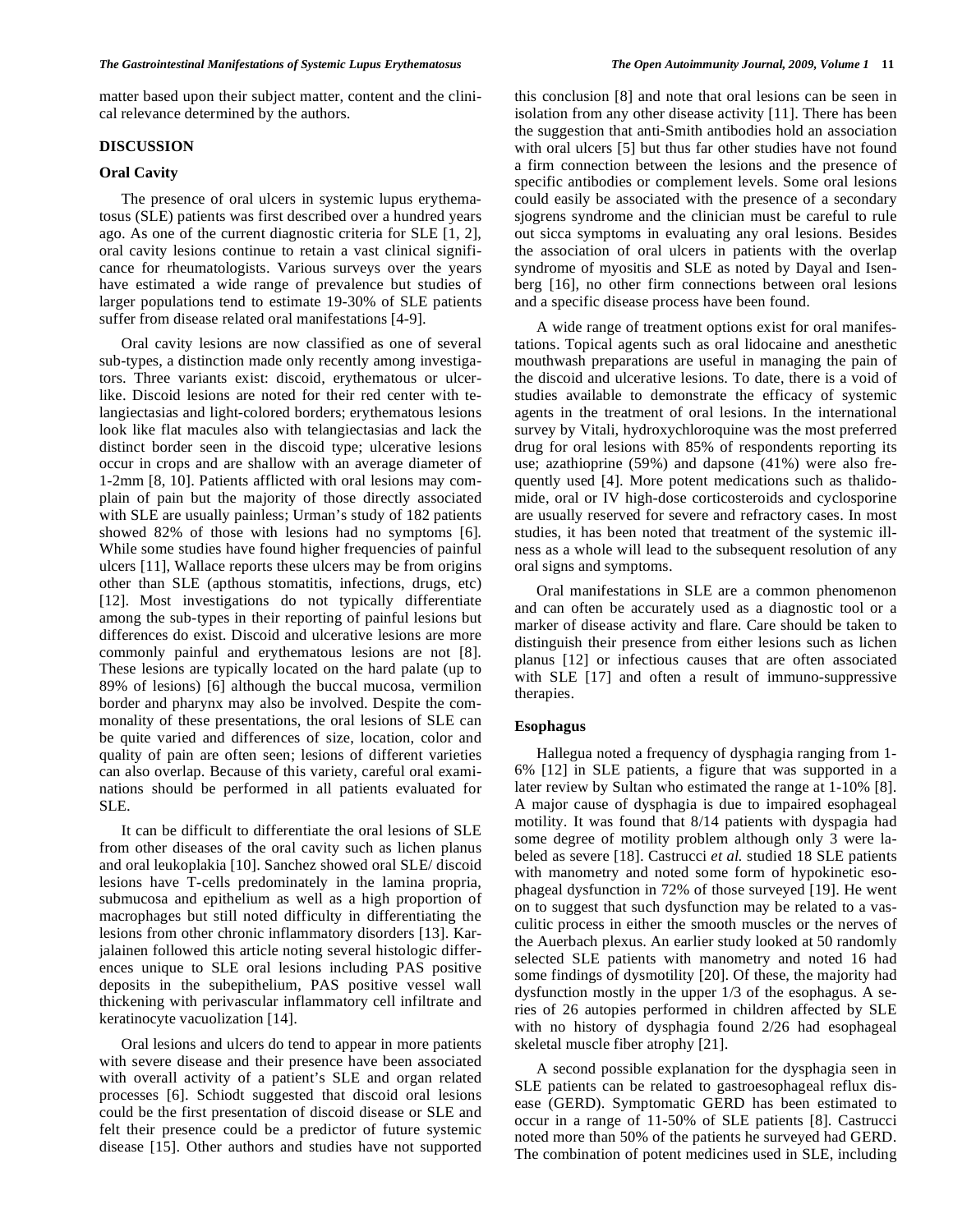chronic NSAID usage, along with traditional risk factors seen in the general population, is usually presumed to be the cause. Studies investigating the role of the lower esophageal sphincter (LES) have not noted any major alteration in its function. A study by Lapadula of 150 patients using manometry noted that unlike scleroderma and other connective tissue diseases, the LES appears to function with near normality in SLE [22].

 Physicians should be careful to investigate the association of dysphagia in SLE patients with a possible diagnosis of secondary sjogrens syndrome, as sicca symptoms can also mimic symptoms of esophageal dysfunction. There has been a long presumed association between the presence of secondary Raynaud's phenomenon and dysphagia symptoms. A study by Gutierrez noted the connection when comparing swallowing function in patients with SLE and Mixed Connective Tissue Disease (MCTD) and found dysfunction of peristalsis was highly associated with symptoms of Raynaud's [18]. More recently the connection has been questioned as the Lapadula study noted a much poorer association between the two phenomena [22]. Esophageal spasm can cause symptoms of intense dysphagia with chest pain and has been described in some case reports [23]. Rare case reports suggest a potential association of epidermolysis bullosa acquisita with dysphagia [24]. Another single case report presented by Yu documents the presence of dysphagia in a patient with a focal CNS lesion in the vagus nerve nuclei and resulting vagal nerve dysfunction requiring temporary gastric feeding tube [25].

 Most patients will be evaluated initially with a barium swallow but manometry remains the prime means of effectively diagnosing peristaltic dysfunction or abnormal sphincter pressures. Concerns of ulceration or documentation and investigation of reflux disease requires an upper endoscopy with the typical testing for H-pylori presence. Biopsy can be done for definitive diagnosis if vasculitis is suspected. Effective treatment of dysphagia is fairly similar despite the potential difference in the origin of symptoms. Non-pharmacologic attempts to improve dysphagia symptoms include more frequent and smaller meals, smoking cessation and avoiding recumbency immediately after meals. Additional moderation of the consumption of alcohol, fatty foods, chocolate, peppermint, caffeine and carbonated beverages has also been long suggested with proven benefit [26]. H-2 Blockers such as ranitidine and PPIs such as omeprazole are traditionally considered effective starting points for therapy. More recently the choice for monotherapy has centered upon using PPIs for GERD given results of studies such as the ASTRONAUT trial proving the superiority of omeprazole over ranitidine for acid suppression [27]. Esophageal spasm can be treated with combinations of nitrates and calcium channel blockers. Studies looking at the specific treatment of dysphagia in the SLE patient are unfortunately lacking.

 Esophageal dysfunction in SLE can be the result of localized inflammation resulting in vasculitis or muscle fiber atrophy but is also commonly associated with secondary causes. Careful history, radiographic analysis and possibly upper endoscopy may be needed to distinguish between the direct effect of SLE and medication side effects, sicca symptoms and damage from chronic GERD.

#### **Stomach**

 The most common gastric pathology manifested in SLE remains gastritis and peptic ulcer disease. Hallegua found the incidence of peptic ulcer disease to be in the range of 4-21% [12], but in Sultan's review it is noted that no studies addressing the frequency of ulcers specifically in SLE have ever been done and notes the scarce data that exists is from an era pre-dating the use of PPIs [8]. However, a strong link between SLE and gastritis and ulceration remains established as patient use of anti-inflammatory drugs is obviously common in SLE and has well been documented as causing the development of peptic ulcer disease. NSAIDs have long been associated with the development of Peptic Ulcer Disease (PUD) from their inhibition of prostaglandin synthesis. Myths about certain NSAIDs being less dangerous than others are not well founded. A study by Griffin showed there are no "safe NSAIDs" and that all are dose dependent in their risk of mucosal compromise. More-so, the myth of the stomach adapting to their use over time was also dissuaded by this study [28]. NSAIDs by themselves have been shown to pose a greater risk to the integrity of the stomach lining than the isolated use of steroids, although steroids also hold certain risks facilitating ulcer development. Pulse dosing of greater than 1000mg equivalent of prednisone, duration of high dose therapy exceeding 30 days and prior history of PUD are risk factors for steroid-induced ulcer disease [29]. Additional risk from the use of steroids comes from their ability to mask symptoms of ulcer development and cause a delay in treatment which may lead to perforation. The coadministration of corticosteroids and NSAIDs increases the risk of ulcer disease. Griffin's study showed additional risks when combining anticoagulation, NSAIDs and steroids and it showed that any combination of two of these agents cause an increase risk of ulcer development [28]. As mentioned above, it is uncertain how, if at all, SLE by itself plays a role in gastritis and PUD. A Russian study compared gastric biopsies in 27 children with SLE against 12 with chronic gastroduodenitis and found the children with SLE had more inflammatory changes in the mucosa, including higher levels of fibroblasts and small vessel IgG immune complex deposition during periods of disease flare [30]. While the significance of these findings does not quantify the degree of association with ulcer disease, it does suppose that some risk for gastric lining compromise extends from SLE beyond the use of high risk medications.

 Gastric disease in SLE extends beyond gastritis and PUD. A link between Pernicious Anemia (PA) and SLE was investigated by Junca who found that while cobalamine levels were fairly low in a significant number of SLE patients (23%), anti-intrinsic factor antibodies were present in only 3/30 SLE patients and 0/45 controls [31]. This suggested an association of uncertain significance between SLE and PA and suggested only a minority of cases of B-12 deficiency in SLE would be related to the anti-intrinsic factor antibody. Gastric pathology in SLE can also include watermelon stomach. Although the condition, (caused typically by gastric vascular ectasia) is much more frequent in scleroderma, there have been case reports documenting its occurrence in SLE and association with iron deficiency and vitiligo [32]. Another rare association of hyperplastic gastropathy is noted in a single case report of patient with SLE [33].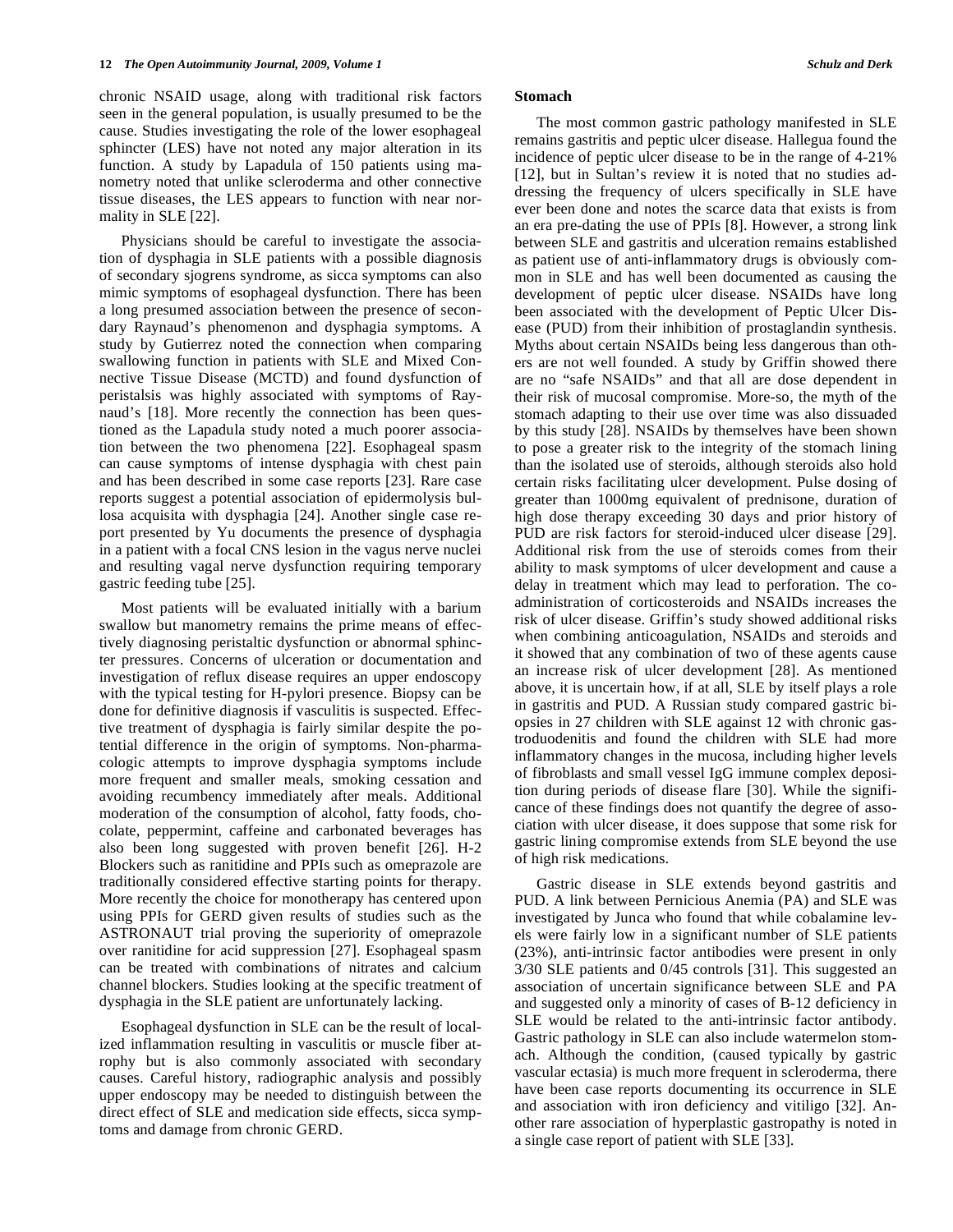# **Intestines**

## *Motility Disorders*

 SLE has several motility-related disorders that tend to give patients a wide array of symptoms ranging from abdominal pain and bloating to nausea, vomiting and constipation. Chronic intestinal pseudo-obstruction (CIPO) is defined as a disorder of intestinal peristalsis with resulting ineffective bowel propulsion causing the aforementioned symptoms. The syndrome has been associated with SLE in several studies and case reports and typically abdominal pain is usually the most common presenting symptom [34]. Patients usually present with exam findings of distention and tenderness without rebound or rigidity with radiographic findings of dilated bowel loops, air fluid levels and absent bowel sounds. CIPO in SLE patients has been linked to genitorurinary complaints of dysuria and frequency resulting from cystitis and ureteral dilations, an association that has been suggested as being prognostic of a more complicated course of overall disease [35]. Mok's study of CIPO in SLE showed the existence of bilateral ureteral dilation or hydronephrosis with no infectious or obstructive origin in 12/18 patients [36]. The findings and associations suggest a problem exists that may be either smooth muscle or neurogenic (enteric or autonomic) in origin. A case report detailed the presence of SLE, CIPO and pancreatic duct dilation of non-obstructive origin [37]. An investigation by Perlemuter presented the novel idea of using esophageal and intestinal manometry to evaluate the motility problem of CIPO in five patients with SLE. The study found four patients with intestinal hypomotility, three patients with esophageal dysmotility and four patients with bladder dysfunction or ureter dilation. Pathology on autopsy of one patient that died during the study showed fibrosis of the intestinal muscularis layer suggesting a myogenic origin [38]. Additional studies also suggest a muscular source and small vessel vasculitis as a potential origin to CIPO [35, 36]. A true diagnosis requires a laparotomy and intestinal biopsy, a procedure most clinicians are unwilling to perform in an SLE patient, especially when already with signs of obstruction. Treatment of CIPO in the study by Perlemuter was generally with high dose IV steroids, pro-motility drugs and bowel rest. TPN and antibiotics were also used when needed. The results for most cases were positive with near complete remission of GI and GU symptoms in all patients [38]. Studies isolating the benefit of just pro-motility agents showed less of an efficacious response [34].

# *Inflammatory Bowel Disorders*

 The bowel can have a large variety of inflammatory processes that range from segmental to diffuse and involve all parts from the duodenum to the rectum. Lupus enteritis is inflammation of the small bowel and a common cause of abdominal pain which is further manifested by symptoms of nausea, vomiting and diarrhea. Lee's study noted enteritis of the jejunum and ileum as the most common cause of abdominal pain in SLE patients seeking emergency room treatment [39]. Examination will show tenderness and abdominal radiography can show a potential ileus on xray, edema of the wall in a distinct "accordion-like" appearance on ultrasound or a target-like lesion on CT scan [40]. Lee compared SLE enteritis patients against those with abdominal pain and no enteritis and found no difference in serologic tests such as inflammatory markers or antibody patterns [39]. Enteritis may be partially distinguished by the rapidity of its onset. Kishimoto uses the term "acute gastrointestinal distress syndrome" (AGDS) to describe the severe, recurrent pain in two patients with noted small bowel edema on CT [41]. Even with the presence of a rapid onset and inflammation on radiography, the vague symptoms and lab findings it presents with traditionally makes diagnosis difficult. Enteritis is broadly felt to be associated with a form of small vessel vasculitis [40] and capillary leak syndrome [41]. The bowel inflammation has a tendency to recur, although other causes do exist, such as 2 cases of eosinophilic enteritis presented by Sunkureddi [42]. The inflammation responds well to pulse steroids with near to complete resolution of symptoms in most case series [43].

 Inflammation of the colon distinctly originating from SLE is not common. Those ulcers that do occur tend to occur distally in the sigmoid and rectal areas [44]. Patients also present with complaints of abdominal pain but have a predominance of bowel symptoms such as bleeding and diarrhea. Lesions also tend to occur in early disease and have been reported as being the initial manifestation of SLE [43]. It can be difficult to determine if these colonic lesions are from SLE or ulcerative colitis as lesions look similar and both disease do co-exist. DMARD therapy leaves SLE patients prone to viral infectious such as CMV which should be considered in those with abdominal pain and colonic bleeding [17]. High dose IV steroids are traditionally first-line therapy with cytoxan also having strong efficacy [43].

 The presence of SLE with inflammatory bowel disease is a frequently questioned but rarely associated phenomenon. The association of SLE and ulcerative colitis is highly uncommon and is only documented in a limited number of case reports. Dubois had a connection in 2/520 of his patients [45]. Hallegua found an association in 2/464 patients of his own patients and reports on several others in the literature and noted in most the colitis preceded the onset of SLE [12]. Sulfasalazine is commonly first line therapy in controlling ulcerative colitis (UC) and associations have been made implicating this agent in causing lupus-like reactions [46]. A study by Gunnarsson noted 11 patients who developed SLE after starting sulfasalazine and noticed a direct correlation between longer duration of therapy, higher dosing and increased lupus severity [47]. This does not appear to simply be a drug-induced lupus as double-stranded DNA antibodies are positive (not typically seen in drug-induced lupus) and 4/11 of his reported patients still have active disease three years after drug discontinuation. Case reports do exist marking the development of SLE before UC, as well [48]. As noted above, it is difficult to differentiate ulcerative colitis from vasculitic lesions of SLE and the added complication of sulfasalazine-induced lupus further muddles the clinical presentation. Stevens recommends checking for active inflammatory markers (complement levels) and the presence of autoantibodies (SSA, SSB, anti-phospholipid) as abnormal results are not typically found in ulcerative colitis. He also suggests that haplotypes (such as HLA DR3 seen more commonly in SLE) can help differentiate the two processes [48].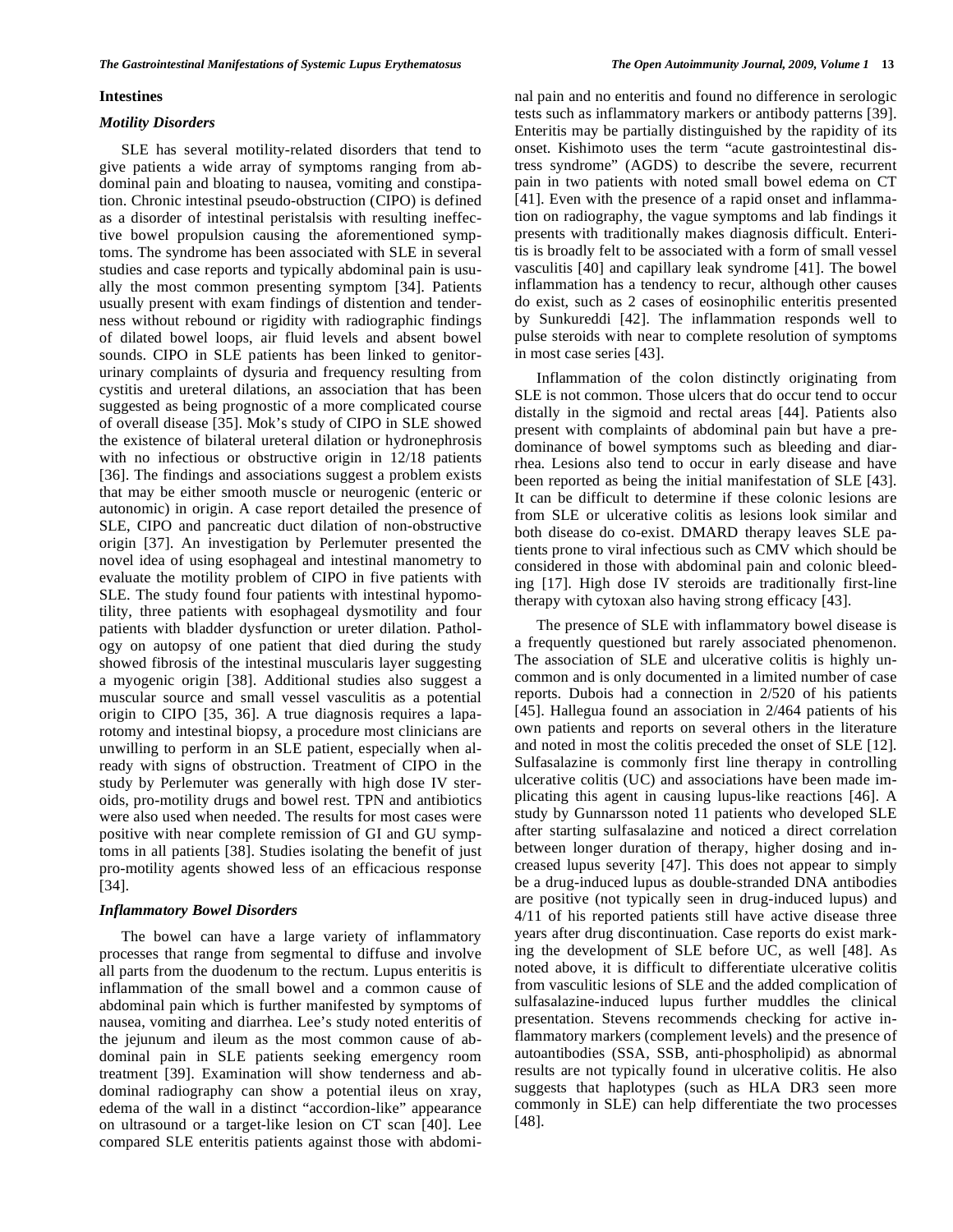The simultaneous occurrence of SLE and Crohn's disease is even rarer than that seen with UC. Hallegua notes only 9 such patients and since the review only sporadic case reports have been seen. Nonetheless, he describes the presence of an intriguing association between the two given the often presence of joint manifestations in Crohns and tendency for both conditions to improve on many of the same anti-inflammatory medicines [12].

 Collagenous colitis is a chronic intestinal inflammatory disorder consisting of sub-epithelial deposits of collagen and lymphocytic infiltration. Currently it occasionally overlaps with SLE with an undetermined association as seen in several case reports [49]. Patients present with watery diarrhea and despite the bowel thickening typically seen in this disease have fairly normal radiographic studies and endoscopies [8, 50]. Diagnosis typically requires a histologic analysis as macroscopically the colon may appear normal. Positive tissue samples will show a distinct sub-epithelial collagen band and inflammatory cell infiltrate in the lamina propria [51]. Prednisone and sulfasalazine are the treatments of choice for this condition.

# *Malabsorption*

 Protein loosing enteropathy (PLE) is defined as a loss of serum proteins through the GI tract leading to total body deficits of protein and resulting in reduced oncotic pressures and anasarca. The association of PLE with SLE has been known for decades but research interest in the connection has only recently elucidated some solid trends. Patients typically are young women who present with profound albumin deficits and generalized edema as in Perednia's review of 14 cases [52]. A more recent study by Mok confirmed these trends in 16 cases of SLE and PLE, noting fifteen of the patients were women and 12 presented with PLE as their initial SLE manifestation [53]. PLE can be the presenting sign of SLE, as in a retrospective study by Zheng in which 8/15 patients reviewed presented with effusions and low serum albumin levels [54]. Several case reports have detailed more obscure associations accompanying and SLE and PLE combination, including Primary Sclerosing Cholangitis (PSC) with symptoms of neuro-psychiatric lupus [55], and interstitial cystitis with ileus [56].

 The physical exam of PLE is significant for fluid overload and findings of effusions, especially pericardial fluid collections, is not uncommon. Diagnosis starts by finding a low serum level of albumin and then eliminating more common causes of hypoalbuminemia. Ruling out SLE sequelae such as renal disease, malnutrition or overt liver disease is required before PLE can be considered. Pericardial or pleural effusions, ascites and other signs of fluid overload are often present on physical exam at the time of diagnosis [54]. Serologic markers such as anti-RNP, high ANA and low complement levels have been reported [57, 58]. Diagnosis is aided by ingestion and measurement radio-labeled albumin or with newer methods such as measurement of stool losses of alpha-one-antitrypsin, a liver-manufactured protein with a molecular weight comparable to albumin [8]. The efficacy of these tests in SLE has been verified in several case reports [59-61] including the larger reviews by Peredina and Mok [51, 52]. Radiographic evidence on barium studies can be seen with prominent edema of the mucosal layer with sacculation and fragmentation [8]. Hizawa added PLE can also be distinguished from pure enteritis by finding mildly thickened intestinal folds and the presence of submucosal nodules on x-ray [62].

 Treatment of PLE in SLE centers around corticosteroids in most case reports with almost universal efficacy with the addition of an immuno-modulator if needed. Mok's study noted a sustained 6 month response in 14/16 patients treated with pulse steroids and azathioprine [53]. A case report showing refractory disease to these two medicines showed resolution with cyclophosphamide [63].

 Several other malabsorptive processes have been linked to SLE. Fat malabsorption with a positive sudan black stain of the stool has been seen with SLE in a case report and was presumed to be caused by intestinal villous blunting secondary to immune complex deposition [64]. Mader had similar findings in his study of 21 randomly selected patients investigated for fat malabsorption with stool studies and intestinal biopsies. In those 2/21 patients complaining of prior pain and diarrhea, both had evidence of stool fat malabsorption while one had evidence of villous blunting and inflammatory infiltrate on duodenal biopsy [65]. Both papers suggest SLE patients complaining of excessive diarrhea or bloating should be evaluated for fat malabsorption.

 Celiac disease has occurred in 14 case reports simultaneously with lupus [66] and a possible link has been established between the common haplotypes HLA DR3 and HLA B8 seen in both diseases [67]. A case report detailed the combination of a rash determined to be dermatitis herpetiformis associated with celiac disease and the latter development of SLE [68]. A case series from the Mayo Clinic supported the association of the skin rash with SLE by citing 7 similar cases and again speculated the overlap may be related to similar HLA haplotypes seen in both diseases [69]. Sultan noted that when the association of celiac disease with SLE did occur, patient symptoms were well controlled on a gluten-free diet alone. Refractory cases were easily treated with steroids [8].

 SLE has a diverse range of effects through the intestinal tract that includes derangements in motility, absorption, deposition and inflammation. Because patients often present with similar symptoms, the clinician must rely heavily upon clinical, radiographic and serologic associations to determine the etiology of a patient's complaints. Disorders of motility such as CIPO often present with pain as the presiding complaint with dilated bowel on CT scan and sometimes associations with GU dysfunction. Lupus enteritis and SLE associated with UC and Crohn's disease are associated with pain and diarrhea and may require visualization with radiographic imaging or colonoscopy with biopsy to differentiate from PLE, which may present in a similar manner.

# **Peritoneum**

 Peritonitis is a form of serositis and carries a wide range of presentations from asymptomatic ascites, intermittent abdominal pain and as in one case report, even masquerade as an acute abdomen with rigidity, rebound and guarding [35]. Hallegua estimates ascites to occur in 8-11% of lupus patients [12]. Multiple causes such as nephrotic syndrome, infections, pancreatitis, congestive heart failure, malignancy and liver disease among many others can cause fluid accu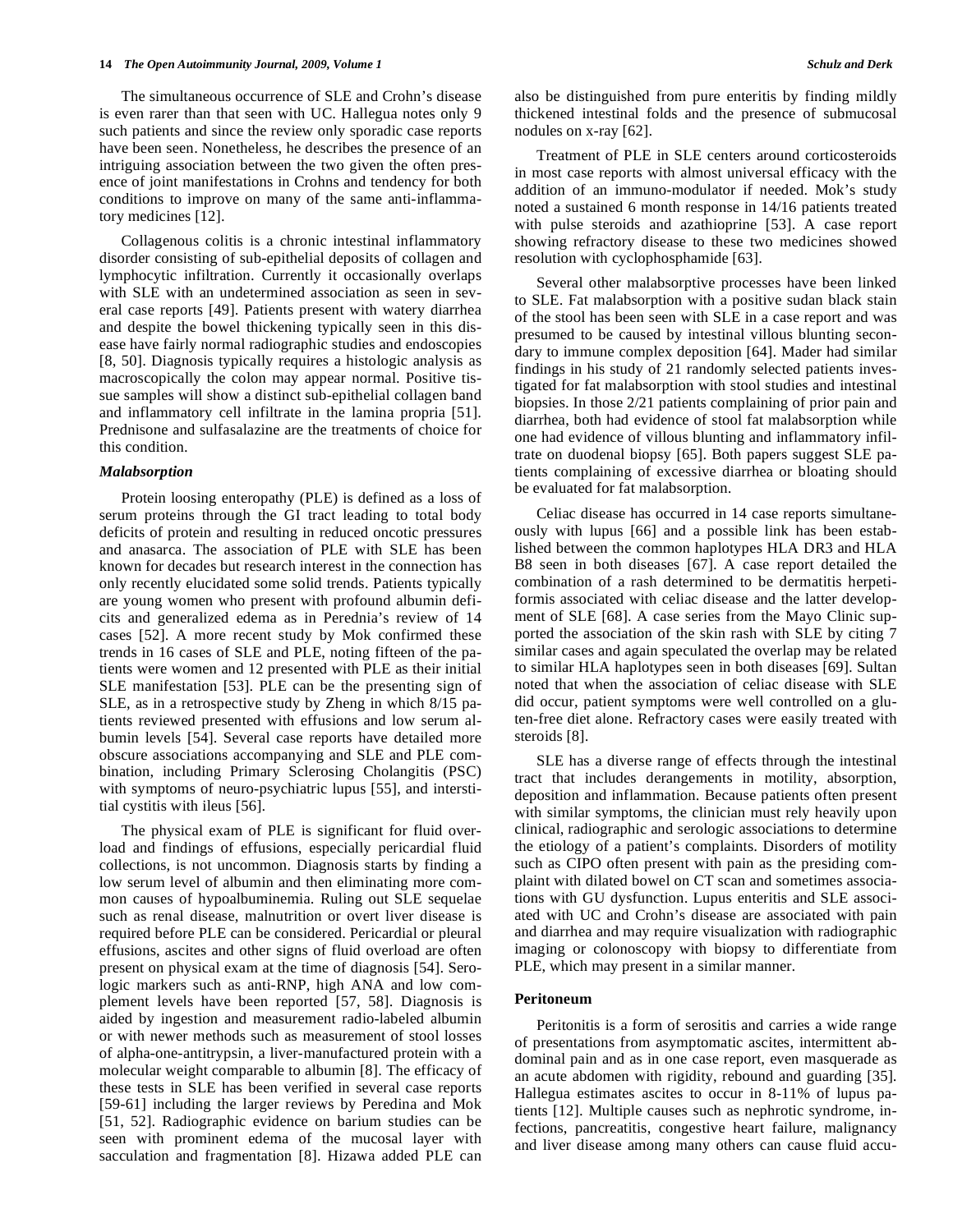mulation and thus must be explored as potential causes of ascites [70]. Lupus serositis causes an inflammation of the peritoneum resulting in an inflammatory, exudative ascites found on paracentesis. Because of their symptoms and chronic immuno-suppression, lupus patients with peritonitis and ascites should have their fluid sent for cell counts and culture. Although lupus is hard to diagnose from ascitic fluid, several case reports demonstrate that patients suspicious for SLE and a presenting symptom of serositis can have LE cells in ascitic fluid [71, 72]. Immune complexes, antibodies and low levels of complement can also be seen in the ascites [73]. Serositis can appear on imaging studies in several ways. Small bowel series can potentially show tethering, angulation and obstruction [74]. CT can clearly show the presence of ascites but also sometimes demonstrates asymmetric bowel thickening. Sometimes patients present with such severe peritoneal signs they are taken to surgery. In such cases, exploratory laparotomy may show a plaquelike appearance of the peritoneum if lupus inflammatory disease is present. Pain symptoms and fluid accumulation is usually responsive to steroid treatment. If recovery is slow, case reports have shown immunomodulatory drugs such as azathioprine [75] or cyclophosphamide [76] can supplement the glucocorticoids. Diuresis can help with simple fluid management. Recurrent or chronic peritonitis responds to steroids with lower efficacy than the acute form and is associated with effusions outside the abdomen [77].

# **Pancreas**

 Pancreatitis is an important and possibly often under diagnosed complication of abdominal pain in SLE. Patients can have many acute or chronic forms and variation is seen in severity ranging from mild, self-limiting disease to fulminant failure. The incidence of pancreatitis in the generalized population of SLE is rare with frequency estimates ranging from 0.4-1.1/1000 [78]. Derk found 1% of SLE patients had the diagnosis of pancreatitis made on hospital presentations for various reasons [79]. Patients presenting with pancreatitis as their first manifestation of lupus have been noted in several case reports but the frequency is very rare and only a small handful appear in the literature [80, 81]. Pancreatitis appears to be more common in woman and patients of younger age. In Breuer's analysis of 27 patients with lupusrelated pancretitis, 88% were female with a median age of 27 [78]. An evaluation of gastrointestinal manifestations in 39 pediatric SLE patients noted 8 had evidence of pancreatitis at diagnosis and an additional 4 patients contracted symptoms shortly thereafter [82]. Adult patients afflicted with this complication are often noted to have a long history of active SLE with additional organ involvement and on longstanding aggressive medical therapy [83].

 The presentation of pancreatitis in SLE follows the typical symptom pattern of abdominal pain, nausea and vomiting with a physical exam significant for epigastric tenderness. Diagnosis is aided by laboratory evaluation with amylase, lipase, blood counts and liver function tests. In most cases the clinician can make an accurate assessment based on clinical and laboratory findings. In some patients, however, pancreatic inflammation occurs in the setting of normal lab markers. These cases require further objective findings and radiography is often used. Standard CT scans having a sensitivity of 70-90% in diagnosing pancreatitis while ultrasound has a sensitivity of 60% [84] although they have not always proven effective in lupus-specific studies [85]. Diagnosis also requires careful consideration of other potential causes of pancreatic inflammation, especially in a lupus patient with active disease on potent, chronic immuno-suppressive medications. Drugs, infections, diabetes, malignancy, coronary artery disease and cholesterol among many others are risks to all lupus patients and are potential causes of pancreatitis that must be ruled out. Most cases of lupus pancreatitis are also likely related to the same normal causes seen in the general population such as gallbladder and liver disease, alcohol and dehydration [79].

 The level of disease activity can be difficult to distinguish from exam and labs alone. Amylase levels have been proven to be elevated in lupus patients without any clinical or radiographic evidence of disease. Ranson noticed a high amylase level in 30.5% of patients with absolutely no clinical symptoms [86]. The postulation is thus made that subclinical activity and chronic damage may occur without the patient or clinician knowing [83, 86]. Hasselbacher measured the amylase level in 25 asymptomatic patients with SLE and 15 controls and found the average amylase level in SLE patients was significantly higher at baseline than the general population [87]. The significance for this finding in a lupus patient by a clinician is not clearly known. Frank noted many possible sources for the sub-clinical elevation such as uremia, infections, dehydration, diabetes and vascular diseases. Even circulating auto-antibodies (anti-islet cell anti-bodies) can cause amylase elevations [84]. Currently studies evaluating the long term significance of sub-clinical hyperamylasemia in SLE do not currently exist.

 A definitive cause of pancreatic inflammation resulting directly from lupus activity is not currently known. It is known that pancreatitis occurs during SLE flares and Nesher found mortality from pancreatitis increases with disease activity and serum inflammatory markers [85]. Pancreas involvement can occur during SLE remission and some suggest organ specific inflammation is actually more common when other lupus features are quiescent [88]. A strong speculation among some authors links pancreatitis to a lupusinduced vasculitis [89, 90]. Another theory is that the circulating immunoglobulins and lymphocytic infiltration could directly induce the inflammation [91]. Anti-phospholipid antibody syndrome has also been implicated by its potential for focal clots and micro-thrombi formation. Petri argues against this as a possibility given the lack of clots found in pancreatic vasculature of symptomatic patients on autopsy and by asserting other causes explaining micro-thrombi presence are more likely [88].

 The role of glucocorticoids in inducing pancreatitis has long been debated. Earlier studies mentioned a connection between the use of steroids and risks for developing pancreatitis [92-94]. Recent reports have presented data attempting to negate these findings [89, 95]. Saab's retrospective study of 8 cases noted improvement in all patients after receiving steroids and concluded their use was important in treating SLE related pancreatitis [96]. Duncan argues against the indictment of steroids citing the rarity of pancreatitis in non-SLE patients taking them for other diseases and further cites the examples of pancreatitis as a presentation of SLE before steroids were given [80].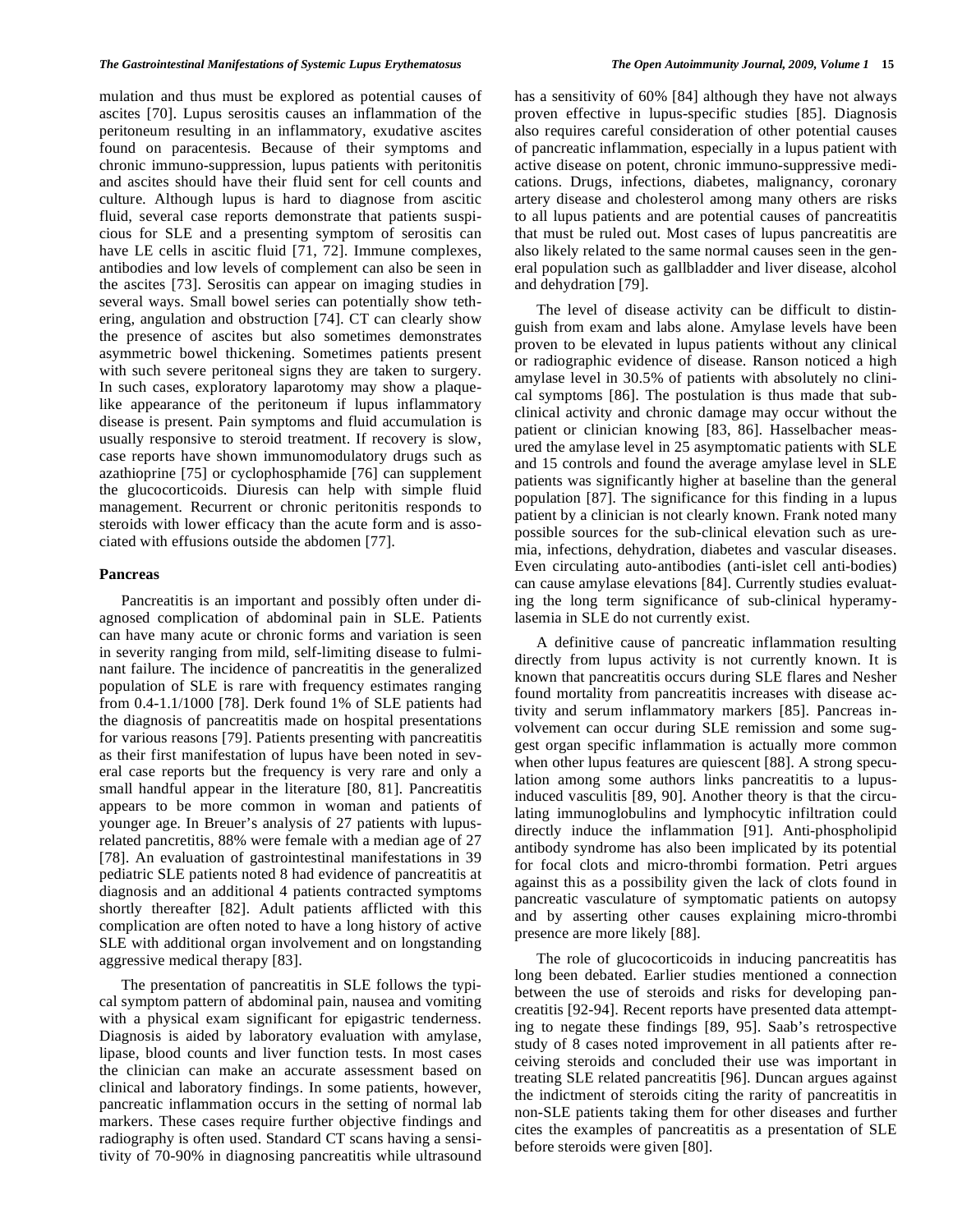All suspicions of pancreatitis must be thoroughly evaluated and addressed given the dire complications and often fatal outcomes of this complication of lupus [97]. Treatment of acute pancreatitis requires allowing the patient nothing by mouth, fluid hydration and the obvious discontinuation of any possible offending drugs. Treatment with steroids can begin when other possible inciting events have been ruled out. Nesher reported the importance of aggressive treatment by comparing mortality rates in steroid treated and untreated SLE patients with pancreatitis. He found a significant reduction in mortality in those given glucocorticoids (20%) versus those who had them withheld (61%) [85]. In Beuer's 27 patient study, he found mortality was reduced by 67% with the early administration of steroids [78].

 Chronic pancreatitis is also seen in the context of SLE albeit in a much lower frequency limited to case reports. Patients range in age from adults to children and are described as having recurrent bouts of pancreatitis with eventual loss of organ function through scarring and diffuse calcifications [91, 98]. Chronic disease of the pancreas also has no definitive cause in lupus patients. Penalva suggests medicines such as azathioprine and steroids may be related and also notes a wide range of others causes including genetic predisposition and frequent episodes of lupus-related inflammation [91]. Hortas presents a case report of pancreatic calcification and pseudocyst and speculates the connective tissue disease can directly cause the alterations of calcium deposition seen within chronic pancreatitis [99].

# **Vasculitis**

 Vasculitis involving the various vessels of the GI system is a rare but potentially deadly complication of SLE. It can affect every portion of the GI tract from the esophagus to the rectum. Vasculitis presenting exclusively in the GI tract is not as common as its cutaneous manifestations. The incidence of gastrointestinal vasculitis in the general lupus population is estimated at less than 1%. Vitali found 1.1% of a sample group of 704 patients had intestinal vasculitis [100] while the review by Sultan quoted the incidence from a population of 266 SLE patients at 0.4% [8]. Drenkard looked specifically for vasculitis in a cohort of lupus patients and found only 1 (0.2%) with mesenteric vessel inflammation [101]. In patients presenting with severe abdominal pain, however, the incidence rises very quickly. Medina's investigation into the causes of acute abdomen in lupus found 19/51 patients had vasculitic lesions on pathology [102]. Nadorra's report on the autopsies of 26 children with SLE noted the common finding of ischemic bowel lesions and found 60% were directly related to vessel-based inflammation [21]. Those affected by vasculitis tend to be young males and had a longer course of SLE with more activity at baseline. Associations are noted with anti-phospholipid antibody syndrome, pleurisy, serositis and secondary Raynaud's phenomenon [101].

 While the range of symptoms can be very non-specific, patients with lupus-related vasculitis often are very toxic in appearance and have evidence of vessel inflammation in other parts of the body such as skin, kidneys and the CNS [8]. Abdominal pain with nausea, vomiting and signs of bleeding are common early manifestations [103]. Bloating, anorexia, abdominal fullness can also been seen. Esophageal involvement can present with dysphagia. Vasculitic colon lesions are associated with diarrhea, melena and hematochezia [35]. There is always a possibility for a vasculitic lesion to perforate and so subjective complaints of severe abdominal pain or fevers and shaking chills must raise immediate suspicion for acute abdomen and prompt further aggressive diagnostic measures. Luman notes patients also have generalized activity of their lupus during vasculitic episodes [35]. Medina's study found patients presenting with acute abdomen and a high disease activity index (SLEDAI) significantly predicted its involvement in the abdominal process and suggested using SLEDAI as a diagnostic tool in these circumstances [102]. Buck studied patients with subacute abdominal pain and found those presenting with vasculitis were more likely to have an SLEDAI score over 8 [104]. Activity of SLE in the presence of abdominal pain during a flare of SLE-related pancreatic inflammation has been verified in other studies [105].

 Physical exam can also vary widely from the moderately and diffusely tender to the rigid with rebound, guarding and peritoneal signs. Labs should be checked for cell counts, liver function and coagulation studies. Low platelets and low complement may be immediate tests to help isolate lupus as a potential cause when vasculitis is suspected. Acidosis, lactate and instability of a patient's vital signs suggest perforation and urge rapid management. A differential diagnosis at the bedside of such patients must be broad and should include all causes of vessel ischemia, peritonitis, inflammatory bowel disease, infectious colitis among other causes. Lupusrelated vasculitis can often be misdiagnosed as gastritis, PUD or enteritis [8] and has been mistaken for bowel obstruction and peritonitis [106]. Ascites is often a common finding in patients with mesenteric or other vascular inflammation [106, 107]. Paracentesis can help diagnostically by showing the presence of overt bleeding or infection if ascites is present.

 Radiographic studies can be quite useful in diagnosing vasculitis of the GI tract. Plain film xrays are not helpful in diagnosing bowel ischemia but are a necessary first step to rule out perforation and the presence of free air. Barium enema can show thumbprinting consistent with bowel wall edema. CT scans are a key diagnostic tool and several studies note their enhanced ability to detail areas of bowel thickening and vascular engorgement that can be consistent with vasculitis [106]. Taourel investigated the use of the CT scan in diagnosing mesenteric ischemia and found areas of dilated bowel and bowel enhancements (target and halo signs) were common in patients with mesenteric ischemia. In a controlled study, he found the contrast enhanced CT was highly specific (92%) and resulted in a diagnostic accuracy of 75% for evaluating the presence of mesenteric ischemia [108]. Ko similarly measured the efficacy of CT by looking at patients with confirmed mesenteric vasculitis and noting common radiographic patterns. Enhancing ascites, bowel thickening and halo/target signs were seen. A palisade or comb like pattern representing prominent vasculature supplying dilated bowel loops was concluded to be a potential early sign of disease [109]. Gas collection in the bowel and fat attenuation can also be seen on CT scan [106]. CT scans are not overly specific with these signs and findings can overlap with enteritis, IBD or low albumin states although they are also good at detecting infection, metastases and other diseases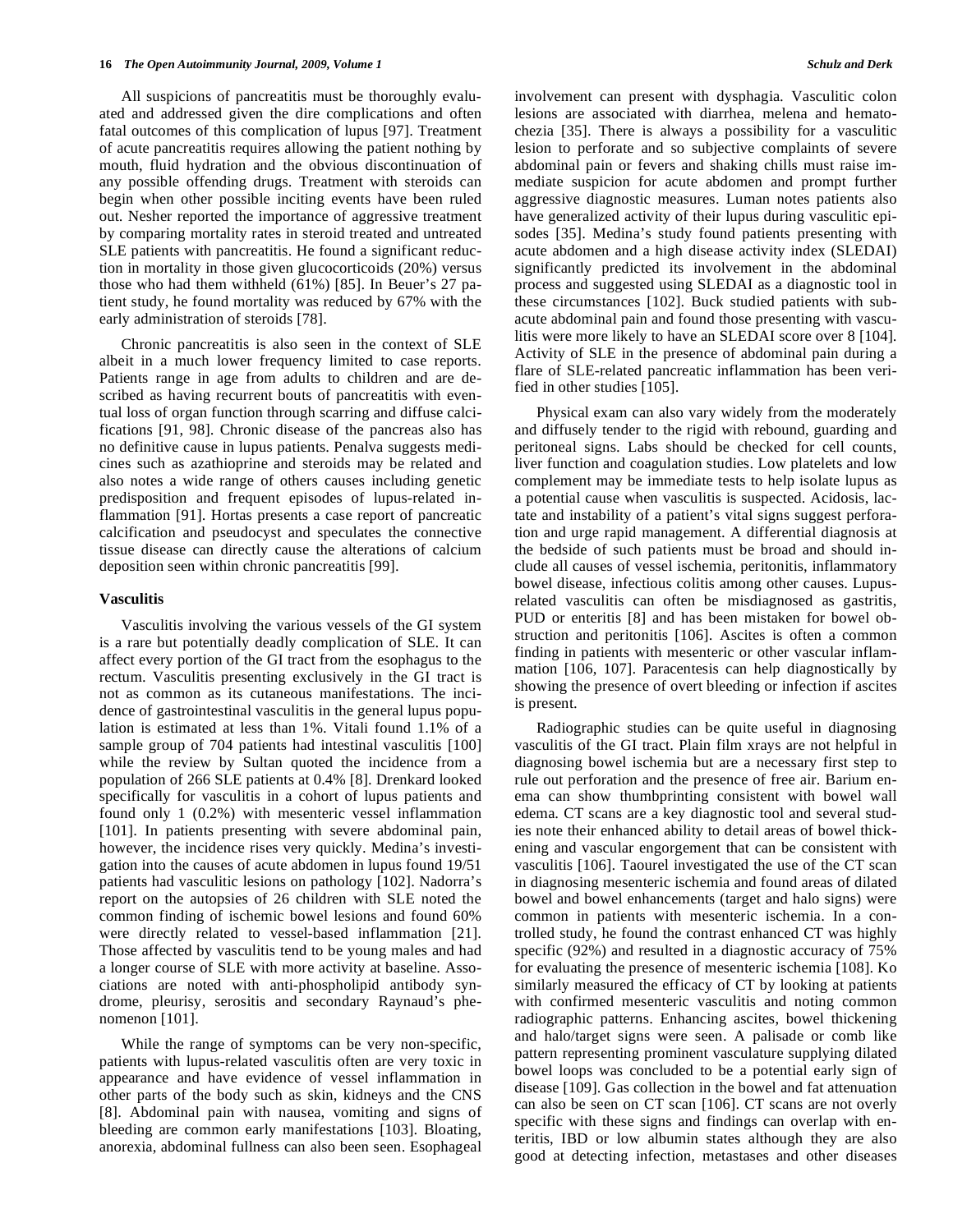that can confound a differential diagnosis. Non-linear involvement of the bowel can also represent inflammation of multiple vessels and can be a more specific marker of true vasculitis [39]. Angiograms to diagnose and demarcate involvement are not often helpful in lupus-related vasculitis. Disease predilection is often for the small vessels of the mesentery and thus lesions are not usually visible on traditional angiograms [110]. When physical exam and radiographic studies still leave the diagnosis of gastrointestinal vasculitis uncertain in the lupus patient, direct visualization and biopsy and/or excision of suspicious lesions is the next appropriate step. Grimbacher suggests the work up of suspected lupus-related GI vasculitis to always start with CT scans and then to proceed to visualization with endoscopy/ colonoscopy and exploratory laparotomy if warranted [70]. Several case reports support the utility of colonoscopy in evaluating a patient with the signs and symptoms of a compromise to bowel wall integrity. Intestinal wall ischemia will often show discrete, "punched-out" lesions of varying size and depth with surrounding edema [70]. Surgical exploration is also efficacious and ischemic lesions are often easy to identify. Pathologic specimens taken from endoscopic or surgical biopsy typically show the involvement of the small vessels. The adventia and media of these vessels show complement, immune complex and fibrinogen deposition with cellular infiltrate of neutrophils, plasma cells and lymphocytes consistent with chronic inflammation [70]. Degeneration of the media, thrombosis, intimal proliferation and fibrinoid necrosis of vessel walls have also been described [8, 110, 111].

 Vasculitis in SLE can occur anywhere in the gut vasculature and lesions have been reported in pancreas, gallbladder and throughout the length of the bowel. The small bowel is typically more common but lesions have been frequently detected in the colon, as well [35]. Although isolated involvement of the rectum is not common because of the plethora of vessels supplying the area [106], several case reports of SLE patients exist documenting the presence of isolated rectal ulcers and perforations resulting from focal vasculitis [112-114] and another noted this complication as the presenting sign of lupus [115]. Zizic noted in his study of lupus patients with acute abdomens that abdominal vasculitis typically affected the small vasculature in preference to the medium sized or larger vessels [116]. There are some suggestions that the superior mesenteric artery and its branches are more often involved [117]. A case report profiling superior mesenteric artery involvement in lupus also suggests ischemic lesions may appear as aneurysms [118].

 Lupus related vasculitis can also cause an isolated inflammation of the venous system with exclusion of arterial involvement. The rare phenomenon has been named mesenteric inflammatory veno-occlusive disease (MIVOD). Case series data show the rare incidence and only isolated case reports of activity in lupus exist [119]. An association with APAS has also been reported [120]. MIVOD is vein inflammation characterized by bouts of abdominal pain with physical exam and laboratory findings similar to arterial vasculitis. Surgical exploration finds necrotic and ischemic bowel with normal arteries [121]. Pathology typically reveals inflammation of the venous system with lymphocytic, necrotizing and granulomatous disease [122]. Thrombosis is often associated in affected areas secondary to the inflammatory process and its presence can erroneously overshadow the venulitis. Careful attempts must be made to differentiate MIVOD from mesenteric vein thrombosis or other hypercoagulable states [123].

 Treatment of any vasculitis is an urgent issue and delayed recognition or treatment of abdominal related disease will have been proven to significantly affect patient morbidity and mortality [35]. Delays in care risk bleeding and perforation in the gut and increase the chances of lesions appearing in other organs. As noted, the mortality of SLE patients presenting with acute surgical abdomens is dismal with mortality rates often approaching and exceeding 50% in most reports [116, 124]. Treatment is aggressive and often involves immediate assessment for intestinal perforation. Bowel rest with nothing by mouth and IV fluid hydration are the suggested initial therapy. Sultan notes small bowel ischemic lesions are more apt to ulcerate and perforate, often necessitating surgery. Large bowel lesions are typically more stable and may be approached in a more conservative manner with a "watch and wait" approach [8]. If perforation is suspected at any point, surgical exploration and resection with antibiotic administration is required. After resolution of the acute issues, the need for steroids can be addressed. Sultan and Hiraishi both note the common use of glucocorticoids in lupus-related gastrointestinal vasculitis but state their use is often based on case reports [103]. In addition, non-steroid immuno-suppressive therapy in these patients also lacks significant literature attention [8]. Case reports on the use of cyclophosphamide, plasmapheresis [125] and rituximab [126] exist but definitive and unified management approaches have yet to be established.

# **Abdominal Pain**

 Generalized symptoms of abdominal discomfort and pain are very common in lupus and a differential diagnosis often includes many of the subjects discussed above. A special mention is made of them here because of their frequency and also the potential for symptoms to represent a severe and life-threatening process. Nausea, vomiting and anorexia are common complaints in lupus patients with symptoms often peaking during evidence of active disease. However, given patient medication profiles and subsequent infection risks and the presence of symptoms during disease quiescence, the cause and overall significance of these complaints can be difficult to decipher. For example, Hallegua notes while the frequency of nausea occurs in a range of 11-38% of patients, this number drops to 8% after the exclusion of medications [12].

 Abdominal pain occurs in a frequency of 8% to 37% and is an equally difficult entity to evaluate [12, 124]. The frequency and presentation is similar in the pediatric population [8]. Symptoms can range from mild discomfort and cramping to the extreme of severe and incapacitating pain reflecting a very broad range of diagnoses. Patients with mild to moderate abdominal complaints often present with chronic pains of insidious onset. In such cases usually presenting to the outpatient office, patients are likely to have nonemergent conditions such as medication intolerance, gastritis, serositis or bacterial overgrowth [35, 127]. Simple diagnostic tests such as the lactulose hydrogen breath test for bacterial overgrowth diagnosis or treatments such as simple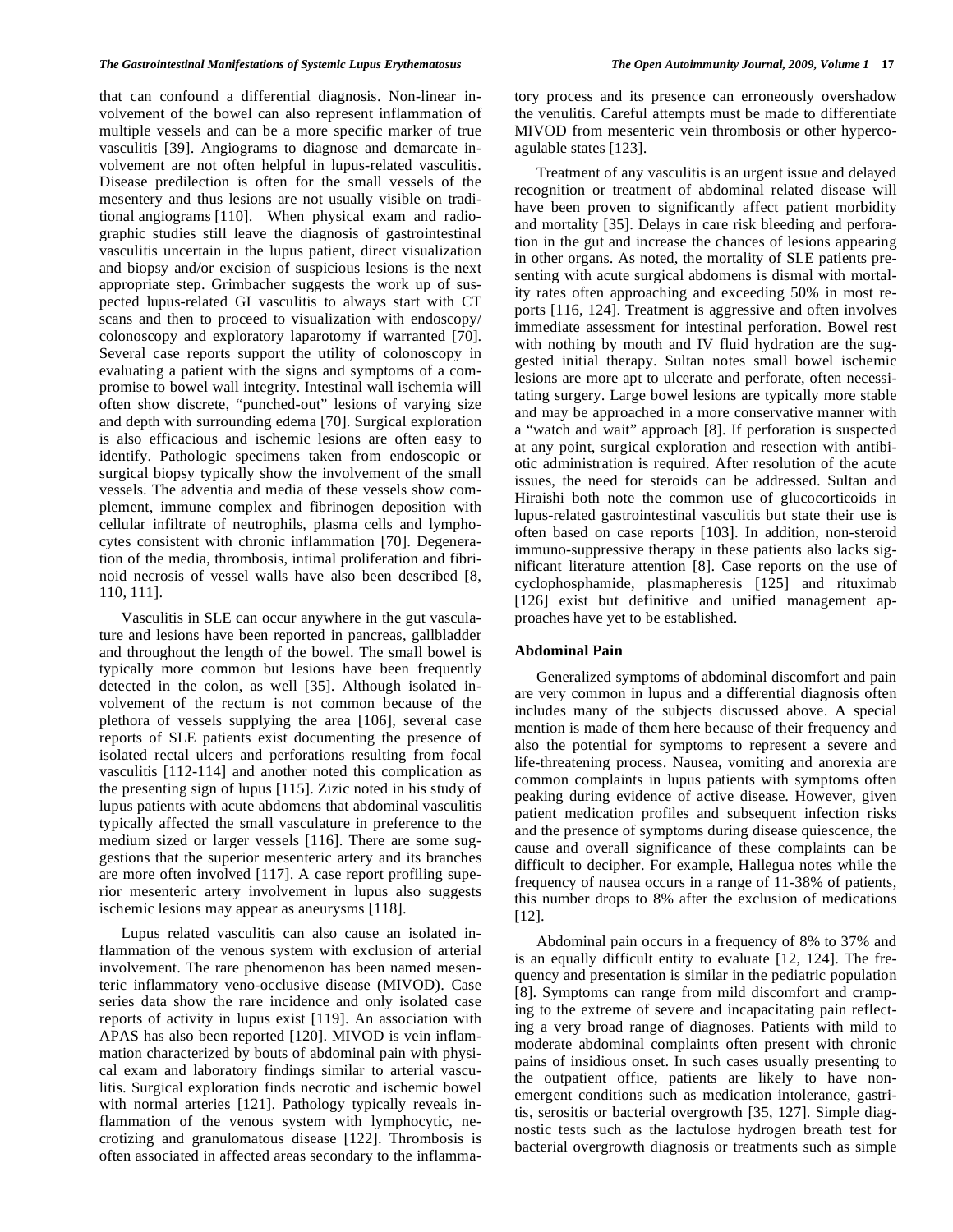medication changes or antacids can be tried before more invasive diagnostic tests are employed. Those presenting with more acute and severe pain or seeking emergency treatment must be approached aggressively, especially if symptoms occur with nausea, vomiting, fevers or signs of an acute abdomen. Studies profiling such presentations demonstrate the many potentially disastrous consequences that can occur in these patients. Al-Hakeem review of 13 lupus patients presenting to the emergency room with abdominal pain found 9 needed emergent surgeries [128]. Lian noted of 52 patients with hospital admission for abdominal pain and associated symptoms, 63% had serotitis or other bowel involvement [129]. Zizic's study demonstrated the staggering morbidity/ mortality by looking at 140 SLE patients seeking emergency care for abdominal pain and finding 15 (11%) with signs and symptoms of acute abdomen with over a 50% (8/15) associated mortality [116].

 Causes of such severe pain can be directly associated with lupus related sequelae such as vasculitis, ulcerations or thrombosis and can present as pancreatitis, peritonitis, aneurysms, enteritis or bowel/ organ infarction and perforation. Those causes unrelated to auto-inflammation such as cholecystitis, appendicitis, adhesions, infectious gastroenteritis are also common in SLE patients and must not be ignored when conducting evaluations of abdominal pain [102]. The acute abdomen requiring emergent surgery may result from almost any of the above and is likely the most feared complication presenting with abdominal pain. Richer's study of pediatric patients with newly diagnosed SLE noted 5/39 patients required exploratory laparotomy for significant abdominal pain [82]. Medina noted 3/51 patients with a perforated duodenal ulcer in his review [102] while Al-Hakeem found 2/9 patients presented with acute abdomen and perforated bowel [128]. Symptoms may often be blunted given the degree of steroid-related immuno-suppression.

 Diagnosis begins by retaining a broad differential diagnosis, including inflammatory as well as structural causes of disease. Evaluating the presence of active SLE may help in narrowing a spectrum of causes. There is an unknown association between lupus activity and risk for serious abdominal complications. Medina's study found a higher SLEDAI was more predictive of large peri-operative mortality in an acute abdomen and that low disease activity scores were significant in predicting the absence of lupusrelated abdominal disease [102]. Lee and Moon looked at 38 patients with abdominal pain and found SLEDAI scores were not predictive of SLE involvement in gut pathology [39]. Blood counts, liver function tests, pancreatic enzymes and lactate levels should be ordered and abdominal radiography should focus on ruling out the presence of free air. The role of the CT scan in ruling out an acute abdomen in SLE patients is unclear but remains useful as signs of focal vasculitis or bowel inflammation can be visualized [35, 130]. Medina recommends paracentesis and eventual exploratory laparotomy in evaluating lupus patients with persistent symptoms and an unclear diagnosis after completing the initial workup [102]. The decision to send patients to the operating room is often a resisted one and difficult cases can be tempting to resort to using conservative measures such as bowel rest, fluid hydration or even steroids. Patients with SLE statistically do not tolerate surgery well, often forming adhesions [131] and being at risk for peri-operative infections. Lee noted abdominal pain in

dominal pain in non-emergent cases can take a long time to resolve and can complicate the decision to send patients to surgery [39]. Koh's study attempting to elucidate correlations between patient presentation and surgical necessity was not successful in finding significance in lab or radiographic results [132]. However, studies clearly categorize lupus patients as high risk and urging invasive management not to be delayed. Zizic found lupus patients already waited an average of 34 days before seeking treatment and presented in life-threatening crisis as a result [116]. Medina's investigation found delayed surgical management resulted in a significantly worsened mortality [102]. Decisions must be made on a case by case basis using the combination of symptoms and background lupus activity, exam, lab/ x-ray evaluation and often the less descript physician intuition with mindful consideration not to delay intervention extensively.

# **Liver**

 Liver disease in SLE is a difficult entity to classify and can range from benign laboratory elevations to severe inflammation and organ failure. Overall dysfunction can occur within a large portion of lupus patients with estimates as high as 21-55% by Yamasaki [133]. While Matsumoto showed the majority of liver disease present in SLE is a result of passive congestion or fatty infiltration [134], potential causes are many and can include disease related hepatitis, drug toxicities, thrombotic events, infections and other associated auto-immune conditions. In general, hepatic involvement in lupus is often only mild to moderate with only mild to moderate clinical consequences for the patient. Hallegua quoted 10-32% of patients will present at some point with hepatomegaly [12] while in Abraham's review of several studies a slightly higher and wider range for enlarged livers was detailed (12-55%) [135]. Risk factors for development of generalized hepatic disease in lupus include the presence of oral ulcerations, cytopenias, thyroid disease and the presence of double stranded DNA antibodies [136]. The concurrent presence of arthralgias and liver disease in SLE is less common. Specifics of the variability of presentations of liver dysfunction are found below.

# *Liver Function Test Abnormalities*

 Liver function abnormalities are common in the SLE patient and are often of uncertain significance. Van Hoek's review predicted a 25-50% lifetime chance of abnormal liver enzymes exclusive of such causes as myositis or hemolysis [137]. Suzuki presented a randomized survey of 193 lupus patients and found 78 cases (40.4%) with elevated transanimase levels; 35 patients of the 78 with abnormal liver enzymes were diagnosed with identifiable liver disease [138]. Runyon conducted a retrospective study of 238 patients and found 124 had at least one abnormality of the liver function test with 43 meeting criteria for an existing liver disease [139]. In a large, prospective study of 260 randomly selected lupus patients, 23% were found with LFT elevations [140].

 Despite being relatively common, elevated liver enzymes in SLE are rarely related to clinically significant disease. Patients often lack associated clinical symptoms and liver enzyme abnormalities are found by chance, making the significance of subclinical disease and its relationship to SLE difficult to ascertain. The enzyme elevations often may be directly related to medications such as steroid use, metho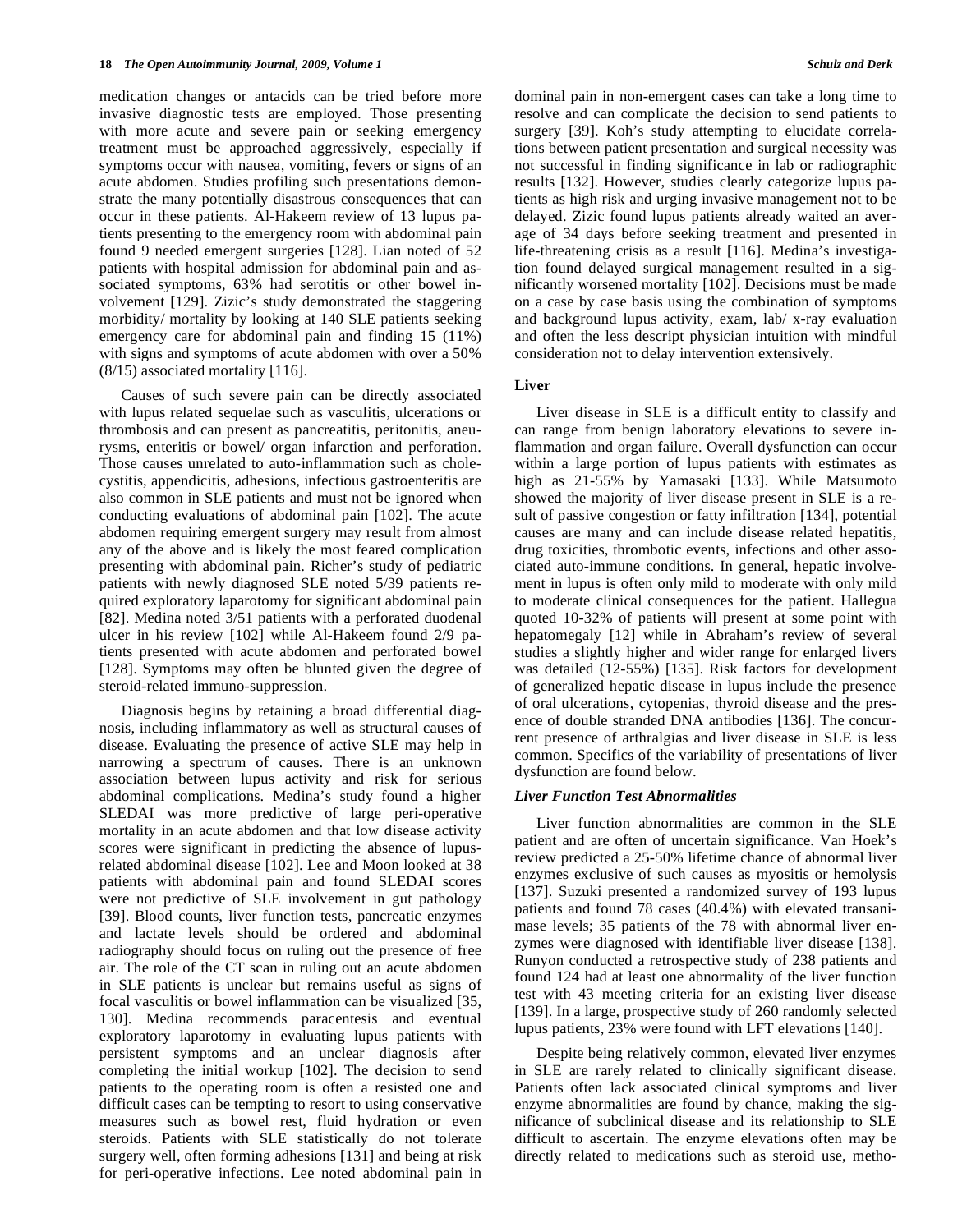trexate, NSAIDs, azathioprine or aspirin [137] and often correct with drug withdrawal. Liver enzyme abnormalities may also result from secondary consequences of lupus such as passive hepatic congestion, cholestasis, fatty infiltration of the liver or related autoimmune disease of primary hepatic origin [133] and their treatment is simply directed towards resolving the inciting cause. In cases where the origins of the LFT elevations are not clear, attention must be paid through serial examinations, radiography and lab work to identify those cases that are related to true lupus-induced hepatic disease. Miller's review mentioned above found 12/15 patients with unexplained LFT elevation also had evidence of lupus activity [140]. Mok estimates as many as 20% of SLE patients with abnormal LFTs have no identifiable cause for the abnormality, leaving SLE activity as a likely potential source [141]. These assessments are nicely summarized in Gibson's retrospective review of 81 randomly selected SLE patients which found 45 (55%) with elevated liver enzymes at some point during the course of their disease; 14 of the 45 cases were related to medication use, 9 were related to extrahepatic causes and 19 were noted to have no identifiable explanation other than SLE [142]. Suzuki noted in his 9 discovered cases of lupus-induced liver inflammation the disease process was usually less severe than cases where other identifiable origins were associated such as fatty liver disease, AIH and PBC [138]. A full assessment of liver function should be made with lab screenings (amylase, lipase, GGT, hepatitis and infectious panel) autoimmune hepatitis antibody profile (see below), radiography (ultrasound, MRI) and possibly a hepatology consultation. To establish a link, attention should be paid to other signs of lupus activity such as associated symptoms typical of the patient's flare, complement and serologic antibody levels and the physical examination. Hallequa noted disease related specifically to lupus was more commonly lobular on pathologic examination and was associated with elevated serum levels of double stranded DNA [127]. A paucity of lymphoid infiltrates can also be seen on pathology specimens [133]. Anti-ribosomal P antibodies have also been associated with lupus-related liver disease. Hulsey's controlled study found 7 out of 20 patients with the antibody and documented SLE developed hepatic dysfunction compared to 1 out of 20 without the marker [143].

 Lupus related liver inflammation can progress to chronic active hepatitis in a small number of patients. In a retrospective survey of 131 lupus patients, 4 were found with pathologic evidence of liver disease consistent with chronic active hepatitis [144]. Runyon's review found 4 out of 9 patients surveyed with serial biopsies showed progression of liver disease [139]. Matsumoto's autopsy registry review of 1468 patients suggested an incidence of chronic hepatitis in 2.4% of SLE patients with 1.1% progressing to cirrhosis and 0.8% developing fibrosis [145]. High titers of double stranded DNA, LE cells, anti-ribosomal P antibodies and a more aggressive disease process are noted risk factors for developing chronic hepatitis [144, 146, 147]. Treatment of hepatic function abnormalities linked purely to generalized lupus activity should be treated with steroids. Steroid sparing agents such as azathioprine and other DMARDs have also been shown to be effective and progress is gauged through serial hepatic function studies and clinical signs of lupus activity.

#### *Autoimmune Hepatitis*

 Autoimmune Hepatitis (AIH) is a chronic necroinflammatory disorder of the liver associated with antibody production and hepatocyte destruction that is defined as a separate disease maintaining links to many other autoimmune conditions. The discovery of unique antibody and serologic markers allows the disease to be classified into three categories. Type 1 (originally termed "Lupoid hepatitis" by Mackay in the 1950s [148] is marked by the presence of anti-smooth muscle antibodies (AMSA) and has the most overlap associations with SLE. Type 2 AIH has anti-liver kidney mouse (LKM) antibodies; type 3 AIH is associated with anti-soluble liver antigen (SLA). It is diagnosed by a scoring system originally created in 1993 and updated in 1999 and defines the presence of disease as "probable" or "definite" based upon hepatic function lab abnormalities, immunoglobulin levels, autoantibody profile, histology, response to treatment and the absence of confounding diagnoses such as viral hepatitis [149].

 AIH often has extra-hepatic manifestations and frequently overlaps with connective tissue diseases. Patients typically present with non-specific complaints such as fatigue, constitutional symptoms and abdominal complaints such as cramps and changes in appetite; the insidious onset of signs and symptoms of autoimmunity such as arthralgias, fevers, elevated immuno-globulin levels and autoantibodies (ANA) are also present [141]. A diagnosis of AIH is obtained through a serologic antibody profile and with histologic evidence of interface hepatitis/ periportal cellular inflammation and necrosis, dense lymphoid infiltrates and rosetting of hepatic cells [133, 150, 151].

 Patients fulfilling criteria for both SLE and AIH are more common than previously thought. Several case reports exist detailing the overlap between SLE and AIH [133, 152, 153] and usually describe younger, female patients with mild to moderate lupus activity and lab analysis containing a strongly positive ANA, high titers of double stranded DNA and signs of chronic liver dysfunction. The difficulty in establishing the diagnosis in an SLE patient stems from both diseases presenting with very similar and often confounding clinical and laboratory manifestations [154]. Its presence in lupus patients makes it very difficult to ascertain when liver dysfunction is a result of auto-immune destruction from AIH or from SLE activity and its consequences. While the AIH criteria and scoring system have been verified several times in its specificity [155], documented cases do exist where an erroneous overlap of AIH and SLE was established by using purely the clinical and serologic criteria for a diagnosis [150, 153]. Weaknesses were shown in using the older 1993 criteria in patients with connective tissues diseases and McFarlane, the author of the original and revised criteria, retorts such examples show the vital importance of using liver histology in combination with the remaining criteria to differentiate or confirm the associated presence of AIH and SLE [150]. Treatment utilizes immuno-suppression often initially with prednisone although azathioprine has been reported to effectively induce remission [156]. Flares of the disease are common and recurrence frequently necessitates more potent options. Maintenance and steroid-sparing therapy with cyclosporine and mycophenolate mofetil have also been effectively described [157].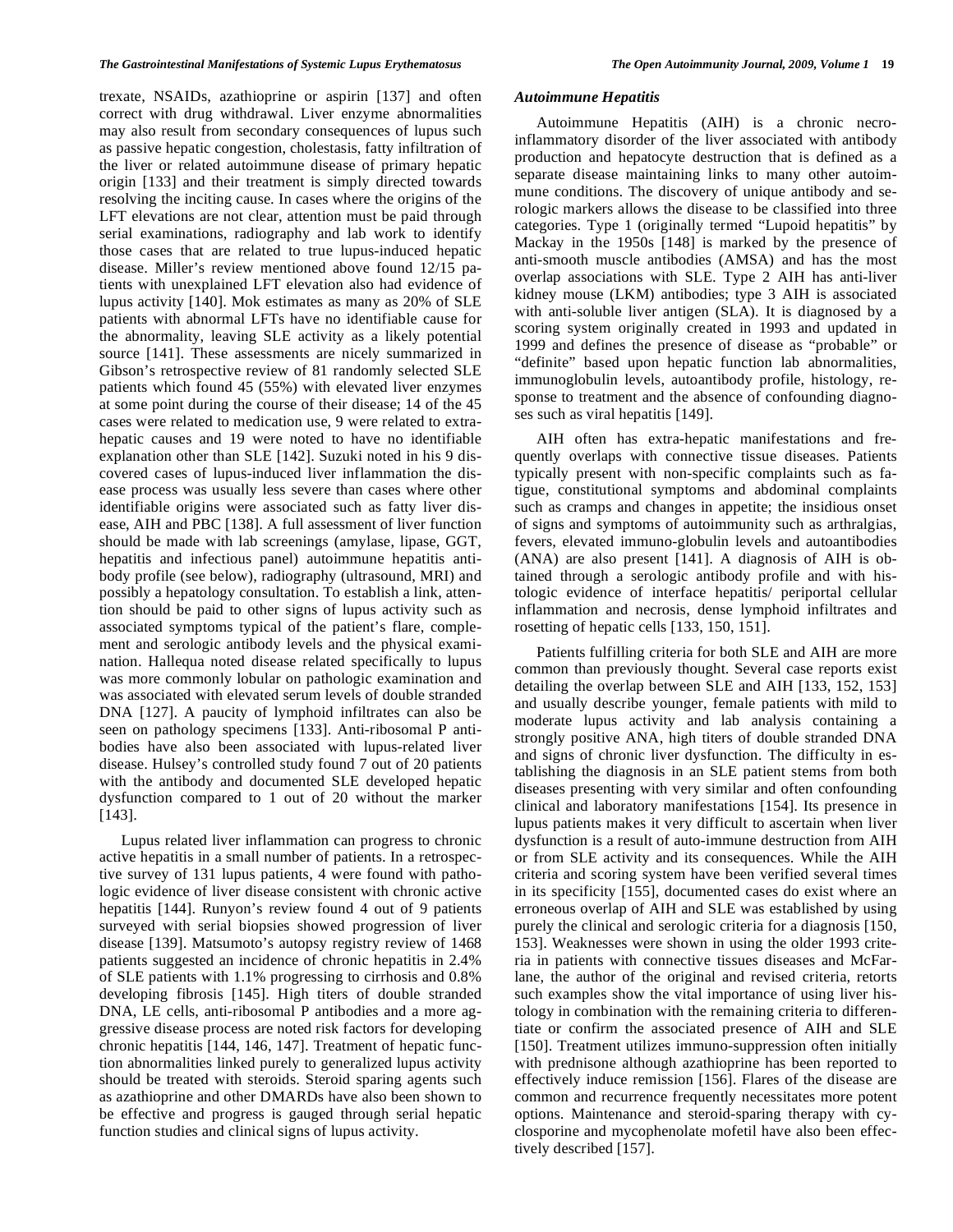### **Other Liver Diseases**

 Nodular regenerative hyperplasia (NRH) is a distinct disease of hepatic origin that has shown an ill-defined relationship with SLE. It is characterized grossly by diffuse nodules through the liver with a normal liver architecture. The association with SLE is more common than previously believed. A study by Matsumoto found 5 out of 73 randomly selected SLE patients examined by autopsy or biopsy had evidence of NRH [134]. Patient presentation is vague with rare somatic complaints and often a normal liver function profile. Evidence of portal hypertension, varices and GI bleeding may be the only identifying signs [141]. Diagnosis can be aided by an abdominal MRI but confirmation requires a liver biopsy [158]. Pathology will show a non-cirrhotic architecture with hyperplasia of hepatocytes which form the nodules. NRH is associated with anti-phospholipid antibodies in SLE and there is an assumption that the nodules represent localized areas of repaired parenchyma resulting from ischemic injury related to a hypercoagulable state [141]. Klein's study compared the serum of NRH patients against 3 matched control groups (PBC, AIH and healthy patients) and found significant percentage (77%) of those NRH had antiphospholipid antibody (specifically anti-cardiolipin antibody) [159]. Treatment is directed toward control of the resulting portal hypertension and its adverse effects.

 The use of potent medications in treating SLE can often be marked by elevated liver enzymes and general signs and symptoms of liver dysfunction with effects can range from inconsequential lab abnormalities to fulminant hepatic failure. Steroid use has been documented to result in fatty liver infiltration with varying consequences [135]. Aspirin, NSAIDs, azathioprine and Methotraxate have been well documented in causing transient liver dysfunction in some SLE patients. Hydroxychloroquine (in rare cases) has also been linked to liver inflammation [139, 141]. In a 1998 review, Angulo linked Minocycline to 60 cases of druginduced SLE, 24 cases of AIH and an additional 13 cases of overlapping symptoms including arthritis, elevated LFTs and a positive ANA [160]. Elkayam found a similar combination of AIH and symptoms of drug induced lupus in 66 patients who had been taking Minocycline, 63 of which had a positive ANA [161]. Both studies found the interesting absence of histone antibodies despite other signs and symptoms consistent with the traditional presentation of drug induced lupus. A few case reports have also linked the cholesterol lowering statin group to liver disease in SLE patients [162].

 Thrombotic and thromboembolic disorders causing liver dysfunction have been documented in SLE and high risk patients can be identified by the presence of anti-phospholipid antibodies [141]. Disorders such as veno-occlusive disease and Budd-Chiari syndrome can occur during the hypercoagulable states seen in certain SLE patients. Case reports also exist documenting massive hepatic vasculature occlusions of both the arterial and venous systems [163]. Patients can present with laboratory results outside the normal range, generalized abdominal complaints or more specific symptoms of ascites, portal hypertension or cirrhosis. An inquiry detailing a history of prior clotting episodes or pregnancy loss should be obtained. Successful treatment of difficult cases often depends on the unique situation of the

patient but case reports typically involve anti-coagulation usage and possibly steroids.

 Fatty degeneration of the liver can be a very common finding in lupus with Matsumoto's autopsy study finding significant fat deposition in 38 out of 52 liver samples [145]. Although commonly associated with medications and more specifically chronic steroid administration, cases of diffuse fatty infiltration in the absence of systemic inflammation and corticosteroid exposure have been documented [164]. One such case actually showed improvement of fatty deposits with pulse steroid therapy. The risk for developing cavernous hemangiomas appears to be raised in SLE patients [165]. Rarer associations are seen in limited case reports such as severe amyloid deposition and hepatic dysfunction was documented in a 37 year old with lupus [166]. Another describes a case of fulminant liver disease and the death of a 12 year old girl resulting from the first reported association of lupus and Wilson's disease [167].

# **Infectious Hepatitis**

 The infection rates of hepatitis B in lupus patients are not increased when compared to the generalized population [141, 168]. Chung examined 76 randomly selected SLE patients and 100 controls and found the rates of past and present Hep B were identical [169]. Lu conducted a study on Hep B prevalence in the hyperendemic environment of Taiwan between 173 lupus patients and 692 matched controls. Infection rates among the lupus patients were significantly lower (3.5%) when compared to the control group 14.7% [170]. Lupus patients infected with hepatitis B in this study also noted milder lupus activity with less proteinuria and lower antibody titers. Lu attempted to explain the difference by noting differences in the production of interferon alpha and gamma in those patients sharing lupus and Hepatitis B compared to lupus patients without the virus [170]. A suspected link associating Hepatitis B surface antigen with a pathogenetic role in lupus related renal disease was negated by Lai [171], although case reports have suggested a subset of SLE patients with HBV antigenemia may display an altered form of lupus glomerulopathy [172]. Prevention of HBV infection should be addressed and vaccination for hepatitis B virus in SLE patients has been deemed low risk and should be pursued in those who meet administration criteria [173].

 Hallegua's review stated the estimated prevalence of Hepatitis C virus in lupus was about equal to the generalized population with a rate around 0.5 to 1% [127]. Early and more limited investigations on these infection rates showed no difference between lupus patients and the general population [168, 174].A more recent survey by Ramos-Casals matched 134 randomly selected SLE patients with 200 healthy donors and found confirmed HCV infection in 11% of those with lupus compared to 1% of controls [175]. A smaller study by Ahmed in 2006 found a 10% infection rate among 40 surveyed lupus patients [176]. However, Kowdley noted in 1997 a strong potential for false positive results of Hepatitis C viremia in SLE patients undergoing ELISA and Immunoblot analysis. The study showed of 42 lupus patients surveyed by ELISA and Immunoblot, only 2 / 5 tested initially by ELISA and 1 / 3 positive results by Immunoblot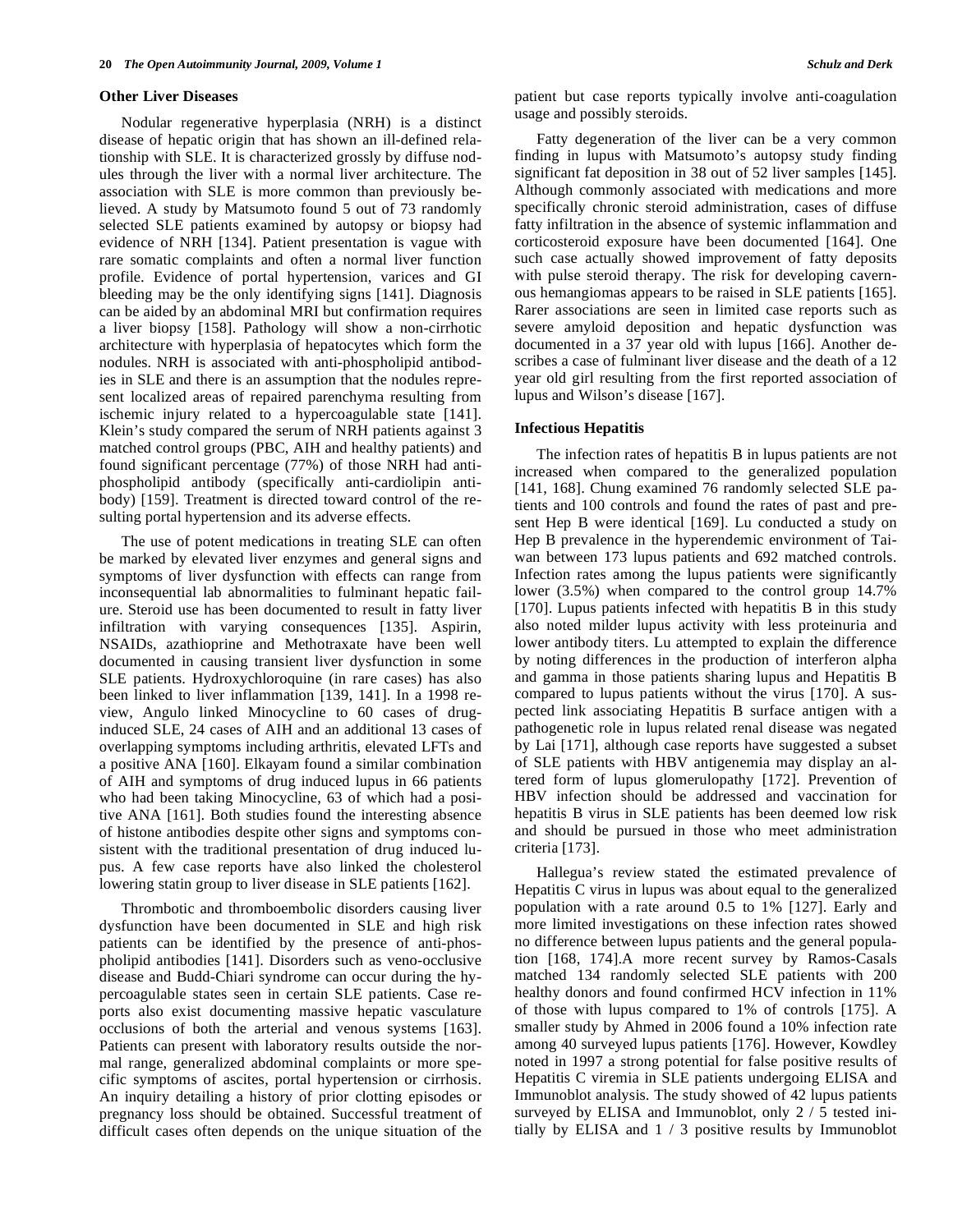were confirmed positive with the subsequent PCR method, concluding that positive test results for Hep C must be confirmed by PCR in patients with SLE to avoid false positive results [177]. It is also not known if the elevated prevalence of dual disease is related to an unexplained potential Hepatitis C virus may hold to initiate lupus activity in those who were previously asymptomatic but genetically susceptible [176].

 No definitive profile for the degree of lupus activity when combined with hepatitis C viremia has been established. By itself, Hepatitis C can mimic a diagnosis of SLE with arthralgias, myalgias and ANA positivity in ranges of 10-30% [176, 178], a similarity requiring the clinician to decipher the true origin of the overlapping symptoms in patients afflicted with both conditions. Ahmed found no mitigation of disease in concomitant infection and SLE in his 40 patient study [176]. Ramos-Casals noticed milder skin disease, lower complement levels, higher double-stranded DNA titers, advancement of hepatic disease and significant cyroglobulinemia in those with the overlapping conditions [175]. Other similar studies also found higher risks for cutaneous vasculitis, the presence of anti-cardiolipin antibodies and rheumatoid factor, in patients with Hep C virus and lupus [127, 179]. Perlemuter also concluded that the immune hyperactivity of lupus or treatment of the disease with steroids does not worsen the course or effects of the hepatitis virus [180]. Treatment of HCV with interferon-alpha may worsen lupus symptoms with its potential to cause an SLElike syndrome. Wilson's review noted the literature has shown 4-19 % of patients receiving interferon-alpha therapy develop an auto-immune-like syndrome; lupus-like syndromes were seen in 13 reviewed case reports and included symptoms of fevers, arthralgias, serositis with high titers of ANA and double stranded DNA antibodies. Symptoms can occur within weeks to years following medication administration [181].

# **Gallbladder and Bile Ducts**

 Gallbladder disease in SLE has not been shown to occur with any altered frequency when compared to the generalized population [12]. While abdominal pain remains a typical and anticipated presenting feature, other ambiguous signs and symptoms of organ compromise can confound and delay a diagnosis. As in any acute abdomen workup, physical examination, labwork and ultrasonography and CT scans should be utilized to narrow a differential diagnosis. Similar clinical and radiographic features hold potential for cholecystitis in SLE to be mistaken for serositis[182] or other acute abdominal processes. Origins of the pathologic changes can be widespread with several case reports describing the presence of acalculous cholecystitis resulting from diffuse thrombotic events associated with anti-phospholipid syndrome [183] and isolated venous inflammation consistent with MIVOD [119]. Arterial vasculitis specific to the gallbladder vessels has also been detailed in several case reports [184, 185] it has been suggested vasculitis may show a predilection for the gallbladder because of its tenuous vascular supply [183]. Risk for developing acalculous cholecystitis is associated with burns, malignancy, trauma, TPN use, infection and prior episodes of vasculitis [183]. High levels of lupus activity are an additional risk but cases do exist where gallbladder vasculitis has occurred in quiescent disease

[185]. Unfortunately the diagnosis of acalculous cholecystitis typically occurs after surgical exploration and pathology evaluation. Conservative management with oral steroids may be successful in treating lupus-related inflammatory changes of the gallbladder if pre-operative suspicion is high and the process is identified early [186].

 A strong association between primary biliary cirrhosis (PBC) and connective tissue diseases was documented by Culp who found 84% of 113 PBC patients had the associated presence of some other auto-immune illness (66%) [187]. While strong associations have also been seen between Keratoconjunctivitis Sicca, CREST syndrome, Raynauds and AIH, only scattered case reports exist throughout the literature associating PBC and SLE [127, 188, 189]. Patients within the case reports tend to develop signs and symptoms of lupus at variable intervals after the PBC diagnosis has been established [188, 190, 191]. Most are ANA and antimitochondrial antibody (AMA) positive although some studies have found the titers of both markers vary inversely with each other as clinical symptoms of lupus activity fluctuate [188-190]. However, antibody profiles may not always be useful in assisting either the diagnosis or prediction of risk for overlapping disease. ANA is present in patients with isolated PBC an estimated 33% of the time. The antibody is usually directed against a 200-KD polypeptide of the nuclear envelope with a peri-nuclear fluorescence, helping to distinguish it from the ANA seen more typically in SLE [192]. The presence of anti-mitochondrial antibodies in SLE patients has shown a limited occurrence (1%) [191] but may help predict a course of disease. Li evaluated lupus patients with and without the anti-mitochondial antibody and found SLE patients with a positive AMA had an elevated risk of hepatic dysfunction with a positive correlation between AMA titers and liver enzyme levels [193]. Treatment should be directed toward the PBC and accomplished with the help of a gastroenterologist.

 Primary sclerosing cholangitis (PSC) is also associated with SLE in rare case reports [189, 194]. Auto-immune related biliary duct disease has also been seen in patients with clinical and serologic evidence of active SLE without the presence of the PBC-related anti-mitochondrial antibody [195].

# **CONCLUSION**

In recent years there have been major advances in recognizing and understanding the presence of gastrointestinal manifestations of SLE. The frequency of GI manifestations related to SLE is likely more common than originally thought. Establishing a diagnosis often presents a major challenge to clinicians who must correctly interpret vague signs and symptoms that may represent the initial manifestation of disease, a secondary complication of existing disease or the side effect of an immune suppressing medicine. As in any disease, early recognition benefits the patient through treatment of not only the specific GI manifestation at hand, but also that of the generalized inflammation of SLE that may also damage other organ systems. Management strategies require an exquisitely detailed history and physical exam focusing on either activity of existing SLE if the diagnosis is known or risk factors and ACR criteria if the diagnosis is novel. Serologic markers of disease activity, antibody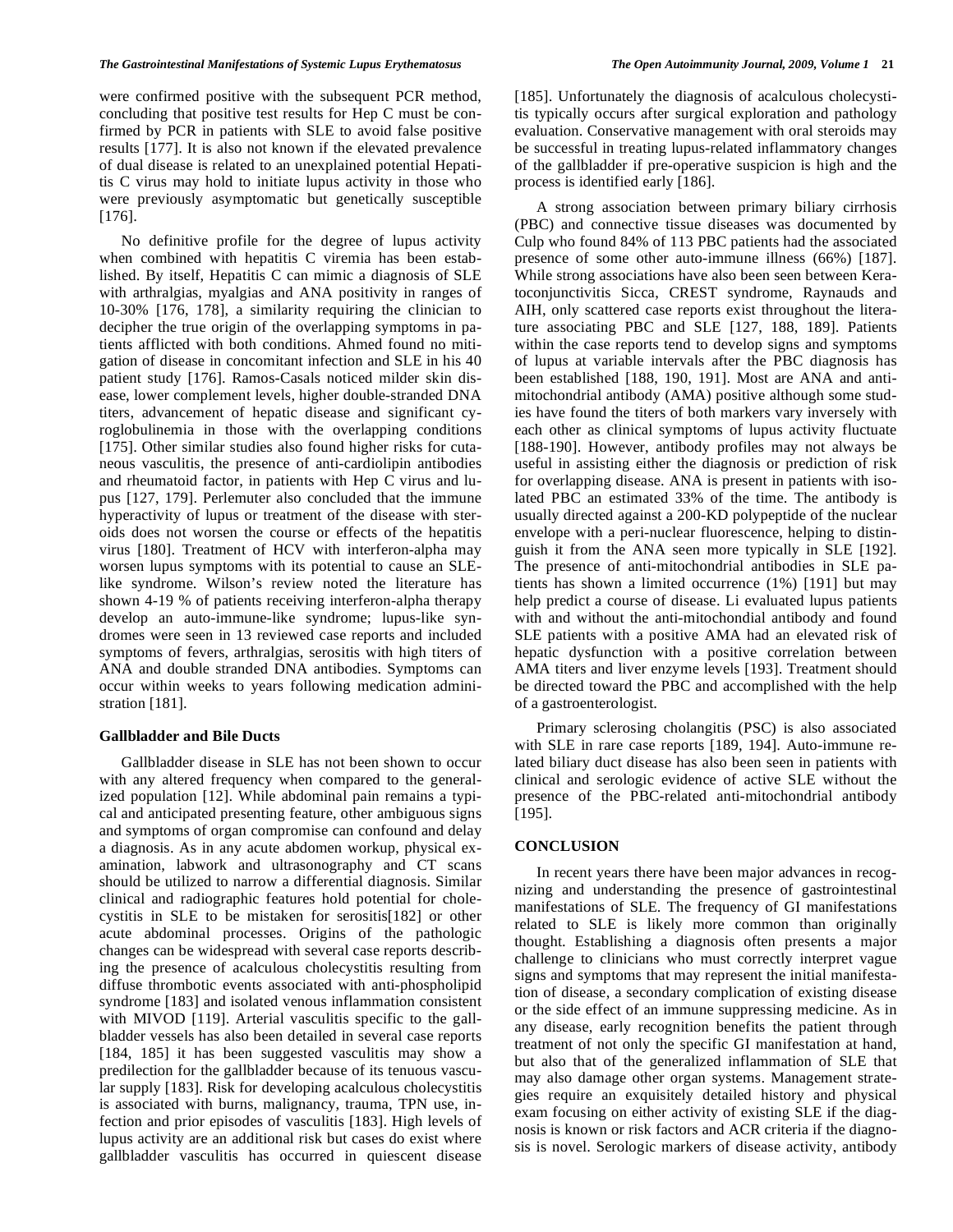profiles, radiographic imaging and tissue samples through biopsy are among those tools that may aide in diagnosis. If the gastrointestinal manifestation is linked primarily to SLE, treatment often utilizes the traditional regimens aimed at controlling the systemic inflammation; if it is thought related to a medication adverse effect, a complication of immune system suppression or an associated condition such as Crohns, UC or PSC, treatment is altered accordingly. As our understanding of the pathophysiology of SLE grows, a better classification of these manifestations will develop and allow for better and more unique therapeutic regimens that will impact positively on morbidity and mortality. For now, understanding the potential presentations of SLE along the GI tract will be the greatest tool for treating these manifestations in the clinical setting.

# **ABBREVIATION**

| AGDS         |     | $=$ Acute gastrointestinal distress syndrome                |
|--------------|-----|-------------------------------------------------------------|
| ANA          |     | $=$ Anti-nuclear antibody                                   |
| <b>CIPO</b>  |     | $=$ Chronic intestinal pseudo obstruction                   |
| $DMARD =$    |     | Disease modifying anti-rheumatic drug                       |
| DsDNA        |     | $=$ Anti-double stranded DNA antibody                       |
| GERD         | $=$ | Gastro-esophageal reflux disease                            |
| MCTD         |     | $=$ Mixed connective tissue disease                         |
|              |     | $MIVOD = Mesenteric inflammatory veno-occlusive$<br>disease |
| <b>NSAID</b> |     | $=$ Non-steroidal anti-inflammatory drug                    |
| <b>PA</b>    |     | $=$ Pernicious anemia                                       |
| PLE          | $=$ | Protein loosing enteropathy                                 |
| PSC          | $=$ | Primary sclerosing cholangitis                              |
| <b>PUD</b>   | $=$ | Peptic ulcer disease                                        |
| SLE          | $=$ | Systemic Lupus Erythematosus                                |
| $SLEDAI =$   |     | Systemic lupus erythematosus disease activity<br>index      |
| UC           |     | $=$ Ulcerative colitis                                      |

## **REFERENCES**

- [1] Tan EM, Cohen AS, Fries JF, *et al.* The 1982 revised criteria for the classification of systemic lupus erythematosus. Arthritis Rheum 1982; 25: 271-7.
- [2] Hochberg MC. Updating the American College of Rheumatology revised criteria for the classification of systemic lupus erythematosus. Arthritis Rheum 1997; 40: 1725.
- [3] Cohen AS, Canoso JJ. Criteria for the classification of systemic lupus erythematosus--status. Arthritis Rheum 1972; 15: 540-3.
- [4] Vitali C, Doria A, Tincani A, *et al.* International survey on the management of patients with SLE. I. General data on the participating centers and the results of a questionnaire regarding mucocutaneous involvement. Clin Exp Rheumatol 1996; 14(Suppl 16): S17- 22.
- [5] Al-Attai HM, Al Ahmed YH. Mucocutaneous disease in Arabs with systemic lupus erythematosus: clinical expression and relevance to autoantibodies. Lupus 1998; 7(8): 535-9.
- [6] Urman JD, Lowenstein MB, Abeles M, *et al.* Oral mucosal ulceration in systemic lupus erythematosus. Arthritis Rheum 1978; 21(1): 58-61.
- [7] Pistiner M, Wallace DJ, Nessim S, *et al.* Lupus erythematosus in the 1980s: a survey of 570 patients. Semin Arthritis Rheum 1991;  $21(1): 55-64.$
- [8] Sultan SM, Ioannou Y, Isenberg DA. A review of gastrointestinal manifestations of systemic lupus erythematosus. Rheumatology (Oxford) 1999; 38(10): 917-32.
- [9] Patel P, Werth V. Cutaneous lupus erythematosus: a review. Dermatol Clin 2002; 20(3): 373-85.
- [10] Schiodt M. Oral discoid lupus erythematosus. III. A histopathologic study of sixty-six patients. Oral Surg Oral Med Oral Pathol 1984; 57(3): 281-93.
- [11] Jonsson R, Heyden G, Westberg NG, *et al.* Oral mucosal lesions in systemic lupus erythematosus--a clinical, histopathological and immunopathological study. J Rheumatol 1984; 11(1): 38-42.
- [12] Hallegua DS, Wallace CJ. Gastrointestinal and Hepatic Manifestations. In: Wallace DJ, Hahn BH, Eds. Dubois' Lupus Erythematosus: 6<sup>th</sup> ed. Philadelphia: Lippincott Williams and Wilkins 2002; 843-57.
- [13] Sanchez R, Jonsson R, Ahlfors E, *et al.* Oral lesions of lupus erythematosus patients in relation to other chronic inflammatory oral diseases: an immunologic study. Scand J Dent Res 1988; 96(6): 569-78.
- [14] Karjalainen T, Tomich C. A histopathologic study of oral mucosal lupus erythematosus. Oral Surg Oral Med Oral Pathol 1989; 67(5): 547-54.
- [15] Schiodt M. Oral discoid lupus erythematosus. II. Skin lesions and systemic lupus erythematosus in sixty-six patients with 6-year follow-up. Oral Surg Oral Med Oral Pathol 1984; 57(2): 177-80.
- [16] Dayal NA, Isenberg DA. SLE/myositis overlap: are the manifestations of SLE different in overlap disease? Lupus 2002; 11(5): 293- 8.
- [17] Ramos-Casals M, Cuadrado MJ, Alba P, *et al.* Acute viral infections in patients with systemic lupus erythematosus: description of 23 cases and review of the literature. Medicine (Baltimore) 2008; 87: 311-8.
- [18] Gutierrez F, Valenzuela JE, Ehresmann GR, *et al.* Esophageal dysfunction in patients with mixed connective tissue diseases and systemic lupus erythematosus. Dig Dis Sci 1982; 27(7): 592-7.
- [19] Castrucci G, Alimandi L, Fichera A, *et al.* Changes in esophageal motility in patients with systemic lupus erythematosus: an esophago-manometric study. Minerva Dietol Gastroenterol 1990; 36(1): 3-7.
- [20] Ramirez-Mata M, Reyes PA, Alarcon-Segovia D, *et al.* Esophageal motility in systemic lupus erythematosus. Am J Dig Dis 1974; 19(2): 132-6.
- [21] Nadorra RL, Nakayato Y, Landing BH. Pathologic features of gastrointestinal tract lesions in childhood-onset systemic lupus erythematosus: study of 26 patients, with review of the literature. Pediatr Pathol 1987; 7(3): 245-59.
- [22] Lapadula G, Muolo P, Semeraro F, *et al.* Esophageal motility disorders in the rheumatic diseases: a review of 150 patients. Clin Exp Rheumatol 1994; 12(5): 515-21.
- [23] Peppercorn MA, Docken WP, Rosenberg S. Esophageal motor dysfunction in systemic lupus erythematosus. Two cases with unusual features. JAMA 1979; 242(17): 1895-6.
- [24] Chua S, Dodd H, Saeed IT, *et al.* Dysphagia in a patient with lupus and review of the literature. Lupus 2002; 11(5): 322-4.
- [25] Yu KH, Yang CH, Chu CC. Swallowing disturbance due to isolated vagus nerve involvement in systemic lupus erythematosus. Lupus 2007; 16: 746-9.
- [26] Csendes A, Burdiles P. Scientific foundations for medical treatment based on modifying diet, lifestyle habits, and patient attitudes in chronic gastroesophageal reflux disease. Cir Esp 2007; 81(2): 64-9.
- [27] Yeomans ND, Tulassay Z, Juhasz L, *et al.* A comparison of omeprazole with ranitidine for ulcers associated with nonsteroidal antiinflammatory drugs. Acid Suppression Trial: Ranitidine versus Omeprazole for NSAID-associated Ulcer Treatment (ASTRO-NAUT) Study Group. N Engl J Med 1998; 338(11): 719-26.
- [28] Griffin MR, Smalley WE. Drugs and ulcers: clues about mucosal protection from epidemiologic studies. J Clin Gastroenterol 1995; 21(Suppl 1): S113-9.
- [29] Pecora PG, Kaplan B. Corticosteroids and ulcers: is there an association? Ann Pharmacother 1996; 30(7-8): 870-2.
- [30] Musaev SN, Novikova AV, Shershevskaia AI, *et al.* The morphometric and immunohistochemical characteristics of the gastric and duodenal mucosa in systemic lupus erythematosus. Biull Eksp Biol Med 1991; 111(2): 203-6.
- [31] Junca J, Cuxart A, Olive A, *et al.* Anti-intrinsic factor antibodies in systemic lupus erythematosus. Lupus. 1993; 2(2): 111-4.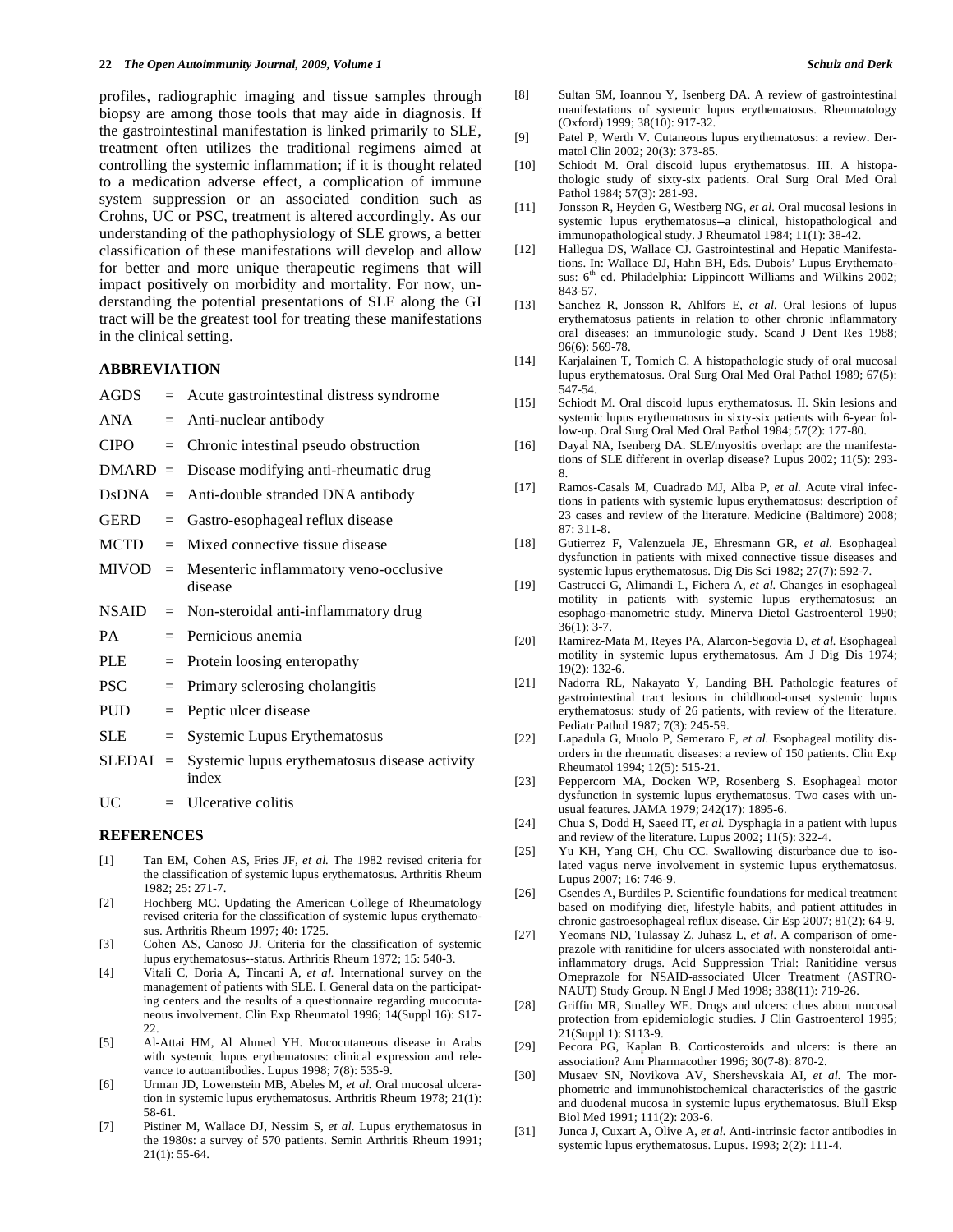- [32] Archimandritis A, Tsirantonaki M, Tzivras M, *et al.* Watermelon stomach in a patient with vitiligo and systemic lupus erythematosus. Clin Exp Rheumatol 1996; 14(2): 227-8.
- [33] Elinav E, Korem M, Ofran Y, et al. Hyperplastic gastropathy as a presenting manifestation of systemic lupus erythematosus. Lupus 2004; 13(1): 60-3.
- [34] Mann SD, Debinski HS, Kamm MA. Clinical characteristics of chronic idiopathic intestinal pseudo-obstruction in adults. Gut 1997; 41(5): 675-81.
- [35] Luman W, Chua KB, Cheong WK, et al. Gastrointestinal manifestations of systemic lupus erythematosus. Singapore Med J 2001; 42(8): 380-4.
- [36] Mok MY, Wong RW, Lau CS. Intestinal pseudo-obstruction in systemic lupus erythematosus: an uncommon but important clinical manifestation. Lupus 2000; 9(1): 11-8.
- [37] Pardos-Gea J, Ordi-Ros J, Selva A, *et al.* Chronic intestinal pseudoobstruction associated with biliary tract dilatation in a patient with systemic lupus erythematosus. Lupus 2005; 14(4): 328-30.
- [38] Perlemuter G, Chaussade S, Wechsler B, *et al.* Chronic intestinal pseudo-obstruction in systemic lupus erythematosus. Gut 1998; 43(1): 117-22.
- [39] Lee CK, Ahn MS, Lee EY, et al. Acute Abdominal Pain in SLE: focus on lupus enteritis (GI vasculitis). Ann Rheum Dis 2002; 61: 547-50.
- [40] Kaneko Y, Hirakata M, Suwa A, *et al.* Systemic lupus erythematosus associated with recurrent lupus enteritis and peritonitis. Clin Rheumatol 2004; 23(4): 351-4.
- [41] Kishimoto M, Nasir A, Mor A, Belmont HM. Acute gastrointestinal distress syndrome in patients with systemic lupus erythematosus. Lupus 2007; 16: 137-41.
- [42] Sunkureddi PR, Luu N, Xiao SY, *et al.* Eosinophilic enteritis with systemic lupus erythematosus. South Med J 2005; 98(10): 1049-52.
- [43] Takeno M, Ishigatsubo. Intestinal manifestations in systemic lupus erythematosus. Intern Med 2006; 45(2): 41-2.
- [44] Takahashi H, Ohara M, Imai K. Collagen diseases with gastrointestinal manifestations. Nihon Rinsho Meneki Gakkai Kaishi 2004; 27(3): 145-55.
- [45] DuBois El, Tuffanelli DL. Clinical manifestations of systemic lupus erythematosus. Computer analysis of 520 cases. JAMA 1964; 190: 104-11.
- [46] Font J, Bosch X, Ferrer J, et al. Systemic lupus erythematosus and ulcerative colitis. Lancet 1988; 1(8588): 770.
- [47] Gunnarsson I, Kanerud L, Pettersson E, *et al.* Predisposing factors in sulphasalazine-induced systemic lupus erythematosus. Br J Rheumatol 1997; 36(10): 1089-94.
- [48] Stevens HP, Ostlere LS, Rustin MH. Systemic lupus erythematosus in association with ulcerative colitis: related autoimmune diseases. Br J Dermatol 1994; 130(3): 385-9.
- [49] Alikhan M, Cummings OW, Rex D. Subtotal colectomy in a patient with collagenous colitis associated with colonic carcinoma and systemic lupus erythematosus. Am J Gastroenterol 1997; 92(7): 1213-5.
- [50] Bayless TM, Giardiello FM, Lazenby A, *et al.* Collagenous colitis. Mayo Clin Proc 1987; 62(8): 740-1.
- [51] Heckerling P, Urtubey A, Te J. Collagenous colitis and systemic lupus erythematosus. Ann Intern Med 1995; 122(1): 71-2.
- [52] Perednia DA, Curosh NA. Lupus-associated protein-losing enteropathy. Arch Intern Med 1990; 150(9): 1806-10.
- [53] Mok CC, Ying KY, Mak A, et al. Outcome of protein-losing gastroenteropathy in systemic lupus erythematosus treated with prednisolone and azathioprine. Rheumatology (Oxford) 2006; 45(4): 425-9.
- [54] Zheng WJ, Tian XP, Li L, et al. Protein-loosing enteropathy in systemic luous erythematosus: analysis of the clinical features of fifteen patients. J Clin Rheumatol 2007; 13: 313-6.
- [55] Oh DC, Ng TM, Ho J, et al. Systemic lupus erythematosus with concurrent protein-losing enteropathy and primary sclerosing cholangitis: a unique association. Lupus 2006; 15(2): 102-4.
- [56] Meulders Q, Michel C, Marteau P, et al. Association of chronic interstitial cystitis, protein-losing enteropathy and paralytic ileus with seronegative systemic lupus erythematosus: case report and review of the literature. Clin Nephrol 1992; 37(5): 239-44.
- [57] Sunheimer RL, Finck C, Mortazavi S, *et al.* Primary lupusassociated protein-losing enteropathy. Ann Clin Lab Sci 1994; 24(3): 239-42.
- [58] Edmunds SE, Ganju V, Beveridge BR, *et al.* Protein-losing enteropathy in systemic lupus erythematosus. Aust N Z J Med 1988; 18(7): 868-71.
- [59] Benner KG, Montanaro A. Protein-losing enteropathy in systemic lupus erythematosus. Diagnosis and monitoring immunosuppressive therapy by alpha-1-antitrypsin clearance in stool. Dig Dis Sci 1989; 34(1): 132-5.
- [60] Molina JF, Brown RF, Gedalia A, *et al.* Protein losing enteropathy as the initial manifestation of childhood systemic lupus erythematosus. J Rheumatol 1996; 23(7): 1269-71.
- [61] Viallard JF, Fach J, Mercie P, et al. Exudative enteropathy in disseminated lupus erythematosus. Report of 3 cases and review of the literature. Ann Med Intern (Paris) 1998; 149(8): 485-91.
- [62] Hizawa K, Iida M, Aoyagi K, *et al.* Double-contrast radiographic assessment of lupus-associated enteropathy. Clin Radiol 1998; 53(11): 825-9.
- [63] Werner de Castro GR, Appenzeller S, Bertolo MB, *et al.* Proteinlosing enteropathy associated with systemic lupus erythematosus: response to cyclophosphamide. Rheumatol Int 2005; 25(2): 135-8.
- [64] Weisman MH, McDanald EC, Wilson CB. Studies of the pathogenesis of interstitial cystitis, obstructive uropathy, and intestinal malabsorption in a patient with systemic lupus erythematosus. Am J Med 1981; 70(4): 875-81.
- [65] Mader R, Adawi M, Schonfeld S. Malabsorption in systemic lupus erythematosus. Clin Exp Rheumatol 1997; 15(6): 659-61.
- [66] Mirza N, Bonilla E, Phillips PE. Celiac disease in a patient with systemic lupus erythematosus: a case report and review of literature. Clin Rheumatol 2007; 26(5): 827-8.
- [67] Rustgi AK, Peppercorn MA. Gluten-sensitive enteropathy and systemic lupus erythematosus. Arch Intern Med 1988; 148(7): 1583-4.
- [68] Davies MG, Marks R, Waddington E. Simultaneous systemic lupus erythematosus and dermatitis herpetiformis. Arch Dermatol 1976; 112(9): 1292-4.
- [69] Thomas Jr 3rd, Su WP. Concurrence of lupus erythematosus and dermatitis herpetiformis. A report of nine cases. Arch Dermatol 1983; 119(9): 740-5.
- [70] Grimbacher B, Huber M, von Kempis J, *et al.* Successful treatment of gastrointestinal vasculitis due to systemic lupus erythematosus with intravenous pulse cyclophosphamide: a clinical case report and review of the literature. Br J Rheumatol 1998; 37(9): 1023-8.
- [71] Chou KT, Lee YC, Chen CW, *et al.* Lupus erythematosus (LE) cells in ascites: initial diagnosis of systemic lupus erythematosus by cytological examination: a case report. Clin Rheumatol 2007; 26(11): 1931-3.
- [72] Chou KT, Lee YC, Chen CW, *et al.* Lupus erythematosus (LE) cells in ascites: initial diagnosis of systemic lupus erythematosus by cytological examination: a case report. Clin Rheumatol 2007; 26: 1931-3.
- [73] Ishiguro N, Tomino Y, Fujito K, *et al.* A case of massive ascites due to lupus peritonitis with a dramatic response to steroid pulse therapy. Jpn J Med 1989; 28(5): 608-11.
- [74] Low VH, Robins PD, Sweeney DJ. Systemic lupus erythematosus serositis. Australas Radiol 1995; 39(3): 300-2.
- [75] Kaklamanis P, Vayopoulos G, Stamatelos G, *et al.* Chronic lupus peritonitis with ascites. Ann Rheum Dis 1991; 50(3): 176-7.
- [76] Provenzano G, Rinaldi F, Le Moli S, *et al.* Chronic lupus peritonitis responsive to treatment with cyclophosphamide. Br J Rheumatol 1993; 32(12): 1116.
- [77] Idequchi H, Misumi M, Inoue Y, *et al.* Two cases of acute lupus peritonitis. Ryumachi 2000; 40(6): 910-6.
- [78] Breuer GS, Baer A, Dahan D, *et al.* Lupus-associated pancreatitis. Autoimmun Rev 2006; 5(5): 314-8.
- [79] Derk CT, DeHoratius RJ. Systemic lupus erythematosus and acute pancreatitis: a case series. Clin Rheumatol 2004; 23(2): 147-51.
- [80] Duncan HV, Achara G. A rare initial manifestation of systemic lupus erythematosus--acute pancreatitis: case report and review of the literature. J Am Board Fam Pract 2003; 16(4): 334-8.
- [81] Duval A, Lamare L, Jian R, *et al.* Pancreatitis with hepatitis revealing a systemic lupus erythempatosus. Gastroenterol Clin Biol 2008; 32: 417-20.
- [82] Richer O, Ulinski T, Lemelle I, *et al.* Abdominal manifestations in childhood onset systemic lupus erythematosus. Ann Rheum Dis 2007; 66: 174-8.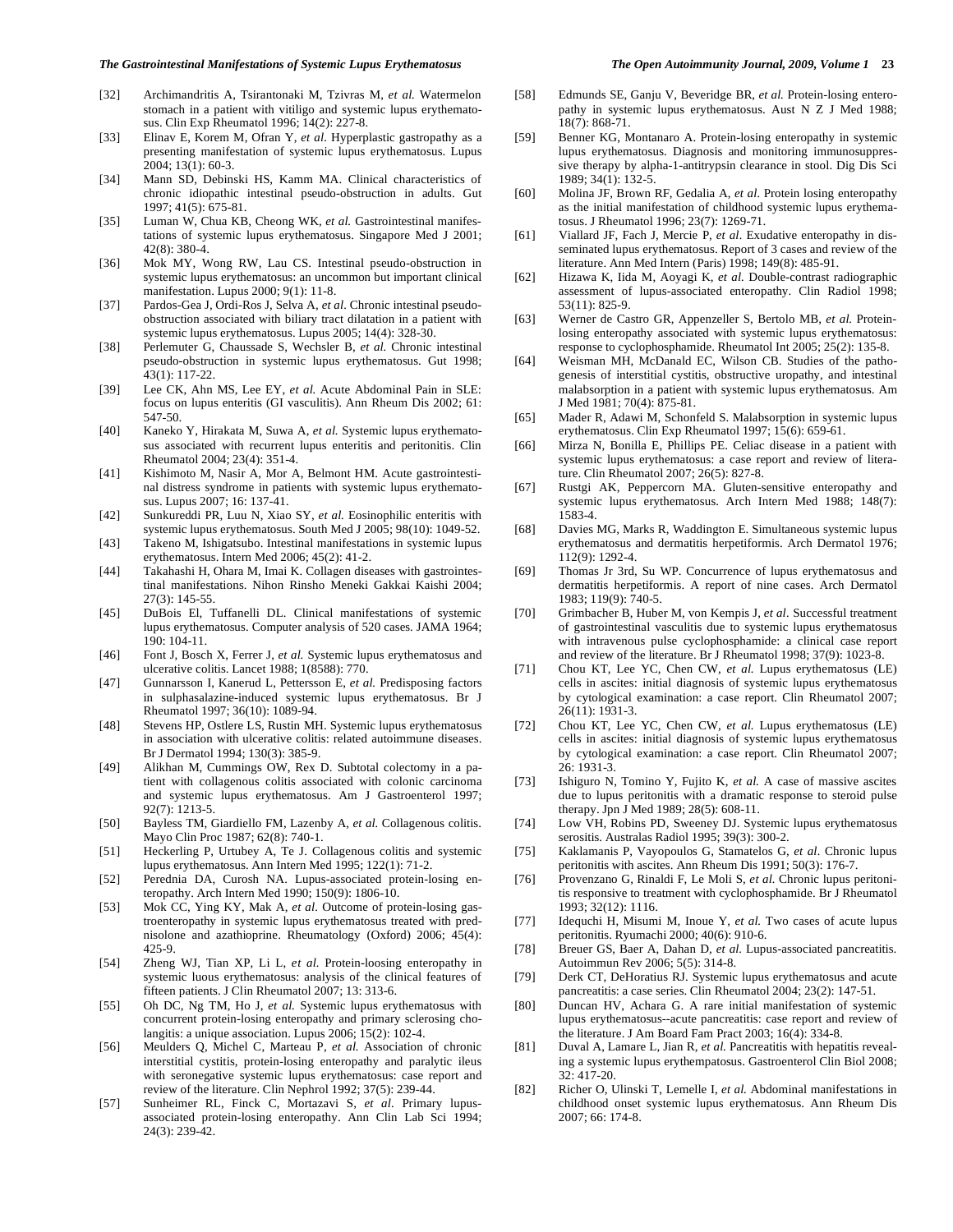#### **24** *The Open Autoimmunity Journal, 2009, Volume 1 Schulz and Derk*

- [83] Wang F, Wang NS, Zhao BH, *et al.* Acute pancreatitis as an initial symptom of systemic lupus erythematosus: a case report and review of the literature. World J Gastroenterol 2005; 11(30): 4766-8.
- [84] Frank B, Gottlieb K. Amylase normal, lipase elevated: is it pancreatitis? A case series and review of the literature. Am J Gastroenterol 1999; 94(2): 463-9.
- [85] Nesher G, Breuer GS, Temprano K, *et al.* Lupus-associated pancreatitis. Semin Arthritis Rheum 2006; 35(4): 260-7.
- [86] Ranson JH. Diagnostic standards for acute pancreatitis. World J Surg 1997; 21(2): 136-42.
- [87] Hasselbacher P, Myers AR, Passero AR. Serum amylase and macroamylase in patients with systemic lupus erythematosus. Br J Rheumatol 1988; 27(3): 198-201.
- [88] Petri M. Pancreatitis in systemic lupus erythematosus: still in search of a mechanism. J Rheumatol 1992; 19(7): 1014-6.
- [89] Reynolds JC, Inman RD, Kimberly RP, *et al.* Acute pancreatitis in systemic lupus erythematosus: report of twenty cases and a review of the literature. Medicine (Baltimore) 1982; 61(1): 25-32.
- [90] Takasaki M, Yorimitsu Y, Takahashi I, *et al.* Systemic lupus erythematosus presenting with drug-unrelated acute pancreatitis as an initial manifestation. Am J Gastroenterol 1995; 90(7): 1172-3.
- [91] Penalva JC, Martinez J, Pascual E, *et al.* Chronic pancreatitis associated with systemic lupus erythematosus in a young girl. Pancreas 2003; 27(3): 275-7.
- [92] Riemenschneider TA, Wilson JF, Venier RL. Glucocorticoidinduced pancreatitis in children. Pediatrics 1968; 41(2): 428-37.
- [93] Oppenheimer EH, Boitnott JK. Pancreatitis in children following adrenal cortico-steroid therapy. Bull Johns Hopkins Hosp 1960; 107: 297-306.
- [94] Carone FA, Liebow AA. Acute pancreatic lesions in patients treated with ACTH and adrenal corticoids. N Engl J Med 1957; 257(15): 690-7.
- [95] Bruijn JA, van Albada-Kuipers GA, Smit VT, *et al.* Acute pancreatitis in systemic lupus erythematosus. Scand J Rheumatol 1986; 15(4): 363-7.
- [96] Saab S, Coor MP, Weisman MH. Corticosteroids and systemic lupus erythematosus pancreatitis: a case series. J Rheumatol 1998;  $25(4)$ : 801-6.
- [97] Watts RA, Eisenberg DA. Pancreatic disease in the autoimmune rheumatic disorders. Semin Arthritis Rheum 1989; 19(3): 158-65.
- [98] Borum M, Steinberg W, Steer M, *et al.* Chronic pancreatitis: a complication of systemic lupus erythematosus. Gastroenterology 1993; 104(2): 613-5.
- [99] Hortas C, de Las Heras G, Lopez-Arias MJ, *et al.* Chronic calcifying pancreatitis in rheumatic diseases. Ann Rheum Dis 1995; 54(1): 77-8.
- [100] Vitali C, Bencivelli W, Isenberg DA, *et al.* Disease activity in systemic lupus erythematosus: report of the Consensus Study Group of the European Workshop for Rheumatology Research. I. A descriptive analysis of 704 European lupus patients. European Consensus Study Group for Disease Activity in SLE. Clin Exp Rheumatol 1992; 10(5): 527-39.
- [101] Drenkard C, Villa AR, Reyes E, *et al.* Vasculitis in systemic lupus erythematosus. Lupus 1997; 6(3): 235-42.
- [102] Medina F, Ayala A, Jara LJ, *et al.* Acute Abdomen in SLE: The Importance of Early Laparotomy. Am J Med 1997; 103(2): 100- 105.
- [103] Hiraishi H, Konishi T, Ota S, *et al.* Massive gastrointestinal hemorrhage in systemic lupus erythematosus: successful treatment with corticosteroid pulse therapy. Am J Gastroenterol 1999; 94(11): 3349-53.
- [104] Buck AC, Serebro LH, Quinet RJ. Subacute abdominal pain requiring hospitalization in a systemic lupus erythematosus patient: a retrospective analysis and review of the literature. Lupus 2001; 10(7): 491-5.
- [105] Rothfield N, Sontheimer RD, Bernstein M. Lupus Erythematosus: Systemic and Cutaneous manifestations. Clin Dermatol 2006; 24: 348-62.
- [106] Byun JY, Ha HK, Yu SY, et al. CT features of systemic lupus erythematosus in patients with acute abdominal pain: emphasis on ischemic bowel disease. Radiology 1999; 211(1): 203-9.
- [107] Taourel P, Pradel J, Fabre JM, *et al.* Role of CT in the acute nontraumatic abdomen. Semin Ultrasound CT MR. 1995; 16(2): 151-64.
- [108] Taourel PG, Deneuville M, Pradel JA, *et al.* Acute mesenteric ischemia: diagnosis with contrast-enhanced CT. Radiology 1996; 199(3): 632-6.
- [109] Ko SF, Lee TY, Cheng TT, *et al.* CT findings at lupus mesenteric vasculitis. Acta Radiol 1997; 38(1): 115-20.
- [110] Serrano-Lopez MC, Yebra-Bango M, Lopez Bonet E, *et al.* Acute pancreatitis and systemic lupus erythematosus: necropsy of a case and review of the pancreatic vascular lesions. Am J Gastroenterol 1991; 86(6): 764-7.
- [111] Kistin MG, Kaplan MM, Harrington JT. Diffuse ischemic colitis associated with systemic lupus erythematosus--response to subtotal colectomy. Gastroenterology 1978; 75(6): 1147-51.
- [112] Amit G, Stalnikowicz R, Ostrovsky Y, *et al*. Rectal ulcers: a rare gastrointestinal manifestation of systemic lupus erythematosus. J Clin Gastroenterol 1999; 29(2): 200-2.
- [113] Teramoto J, Takahaski Y, Katsuki S, *et al.* Systemic lupus erythematosus with a giant rectal ulcer and perforation. Intern Med 1999; 38(8): 643-9.
- [114] Reissman P, Weiss EG, Teoh TA, *et al.* Gangrenous ischemic colitis of the rectum: a rare complication of systemic lupus erythematosus. Am J Gastroenterol 1994; 89(12): 2234-6.
- [115] Yuasa S, Suwa A, Hirakata M, *et al.* A case of systemic lupus erythematosus presenting with rectal ulcers as the initial clinical manifestation of disease. Clin Exp Rheumatol 2002; 20(3): 407-10.
- [116] Zizic TM, Classen JN, Stevens MB. Acute abdominal complications of systemic lupus erythematosus and polyarteritis nodosa. Am J Med 1982; 73(4): 525-31.
- [117] Train JS, Hertz I, Cohen BA, *et al.* Lupus vasculitis: Reversal of radiographic findings after steroid therapy. Am J Gastroenterol 1981; 76: 460.
- [118] Ko SF, Hsien MJ, Ng SH, *et al.* Superior mesenteric artery aneurysm in systemic lupus erythematosus. Clin Imaging 1997; 21(1): 13-6.
- [119] Bando H, Kobayashi S, Matsumoto T, *et al.* Acute acalculous cholecystitis induced by mesenteric inflammatory veno-occlusive disease (MIVOD) in systemic lupus erythematosus. Clin Rheumatol 2003; 22(6): 447-9.
- [120] Gul A, Inanc M, Ocal L, *et al.* Primary antiphospholipid syndrome associated with mesenteric inflammatory veno-occlusive disease. Clin Rheumatol 1996; 15(2): 207-10.
- [121] Flaherty MJ, Lie JT, Haggitt RC. Mesenteric inflammatory venoocclusive disease. A seldom recognized cause of intestinal ischemia. Am J Surg Pathol 1994; 18(8): 779-84.
- [122] Lie JT. Mesenteric inflammatory veno-occlusive disease (MI-VOD): an emerging and unsuspected cause of digestive tract ischemia. VASA 1997; 26(2): 91-6.
- [123] Hu JC, Forshaw MJ, Thebe P, *et al.* Mesenteric inflammatory veno-occlusive disease as a cause of acute abdomen: report of five cases. Surg Today 2005; 35(11): 961-4.
- [124] Hoffman BI, Katz WA. The gastrointestinal manifestations of systemic lupus erythematosus: a review of the literature. Semin Arthritis Rheum 1980; 9(4): 237-47.
- [125] Kamiuchi K, Sano H, Hashiramoto A, *et al.* A case of systemic lupus erythematosus complicated with marked intestinal edema and paralytic ileus. Nihon Rinsho Meneki Gakkai Kaishi 1998; 21(1): 48-56.
- [126] Waite L, Morrison E. Severe gastrointestinal involvement in systemic lupus erythematosus treated with rituximab and cyclophosphamide (B-cell depletion therapy). Lupus 2007; 16: 841-2.
- [127] Hallegua DS, Wallace DJ. Gastrointestinal manifestations of systemic lupus erythematosus. Curr Opin Rheumatol 2000; 12(5): 379-85.
- [128] Al-Hakeem MS, McMillen MA. Evaluation of abdominal pain in systemic lupus erythematosus. Am J Surg 1998; 176(3): 291-4.
- [129] Lian TY, Edwards CJ, Chan SP, *et al.* Reversible acute gastrointestinal syndrome associated with active systemic lupus erythematosus in patients admitted to hospital. Lupus 2003; 12(8): 612-6.
- [130] Phongkitkarun S, Boonnumsirikij M, Jatchavala J, *et al.* Abdominal manifestation and complications in systemic lupus erythematosus: emphasis on CT findings. J Med Assoc Thai 2007; 90: 2112-20.
- [131] Gore RM, Marn CS, Ujiki GT, et al. Ischemic colitis associated with systemic lupus erythematosus. Dis Colon Rectum 1983; 26(7): 449-51.
- [132] Koh ET, Boey ML, Feng PH. Acute surgical abdomen in systemic lupus erythematosus--an analysis of 10 cases. Ann Acad Med Singapore 1992; 21(6): 833-7.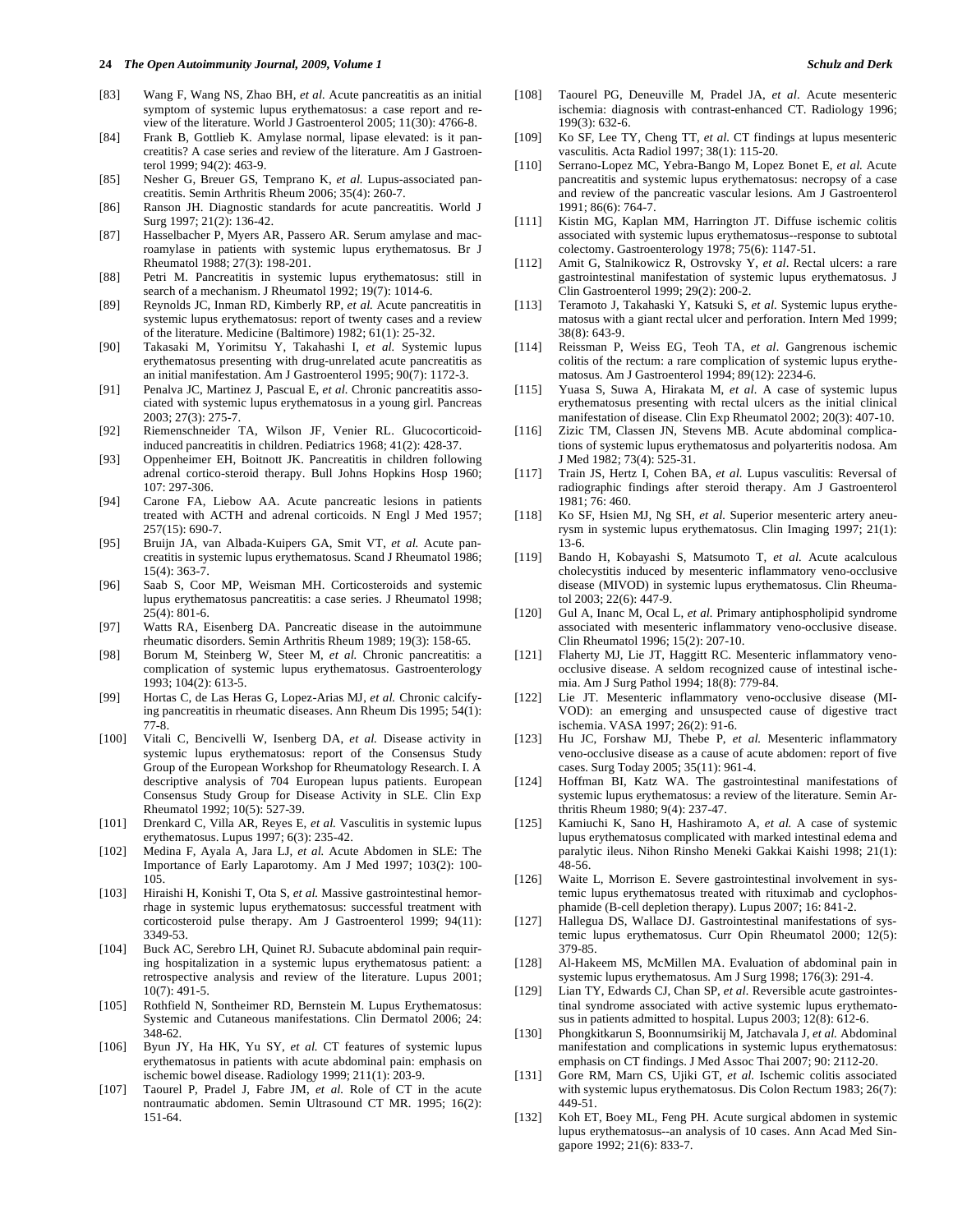- [134] Matsumoto T, Kobayashi S, Shimizu H, *et al.* The liver in collagen diseases: pathologic study of 160 cases with particular reference to hepatic arteritis, primary biliary cirrhosis, autoimmune hepatitis and nodular regenerative hyperplasia of the liver. Liver 2000; 20(5): 366-73.
- [135] Abraham S, Begum S, Isenberg D. Hepatic manifestations of autoimmune rheumatic diseases. Ann Rheum Dis 2004; 63(2): 123- 9.
- [136] Caramaschi P, Biasi D, Botto M, et al. Liver involvement in systemic lupus erythematosus. Recenti Prog Med 1993; 84(10): 673-8.
- [137] van Hoek B. The spectrum of liver disease in systemic lupus erythematosus. Neth J Med 1996; 48(6): 244-53.
- [138] Suzuki A, Sekiyama N, Koito N, *et al.* Liver disease in systemic lupus erythematosus. Nihon Rinsho Meneki Gakkai Kaishi 1995; 18(1): 53-9.
- [139] Runyon BA, LaBrecque DR, Anuras S. The spectrum of liver disease in systemic lupus erythematosus. Report of 33 histologicallyproved cases and review of the literature. Am J Med 1980; 69(2): 187-94.
- [140] Miller MH, Urowitz MB, Gladman DD, *et al.* The liver in systemic lupus erythematosus. Q J Med 1984; 53(211): 401-9.
- [141] Mok CC. Investigations and management of gastrointestinal and hepatic manifestations of systemic lupus erythematosus. Best Pract Res Clin Rheumatol 2005; 19(5): 741-66.
- [142] Gibson T, Myers AR. Subclinical liver disease in systemic lupus erythematosus. J Rheumatol 1981; 8(5): 752-9.
- [143] Hulsey M, Goldstein R, Scully L, *et al.* Anti-ribosomal P antibodies in systemic lupus erythematosus: a case-control study correlating hepatic and renal disease. Clin Immunol Immunopathol 1995; 74(3): 252-6.
- [144] Arnett FC, Reichlin M. Lupus hepatitis: an under-recognized disease feature associated with autoantibodies to ribosomal P. Am J Med 1995; 99(5): 465-72.
- [145] Matsumoto T, Yoshimine T, Shimouchi K, et al. The liver in systemic lupus erythematosus: pathologic analysis of 52 cases and review of Japanese Autopsy Registry Data. Hum Pathol 1992; 23(10): 1151-8.
- [146] Wood JR, Czaja AJ, Beaver SJ, et al. Frequency and significance of antibody to double-stranded DNA in chronic active hepatitis. Hepatology 1986; 6(5): 976-80.
- [147] Hall S, Czaja AJ, Kaufman DK, et al. How lupoid is lupoid hepatitis? J Rheumatol 1986; 13(1): 95-8.
- [148] Cowling DC, Mackay IR, Taft LI. Lupoid hepatitis. Lancet 1956; 271(6957): 1323-6.
- [149] Alvarez F, Berg PA, Bianchi FB, *et al.* International Autoimmune Hepatitis Group Report: review of criteria for diagnosis of autoimmune hepatitis. J Hepatol 1999; 31(5): 929-38.
- [150] Kooy A, deHeide LJ, Engelkens HJ, et al. How to diagnose autoimmune hepatitis in systemic lupus erythematosus? Hepatology 1996; 23(4): 936-8.
- [151] Czaja AJ, Freese DK. Diagnosis and treatment of autoimmune hepatitis. Hepatology 2002; 36(2): 479-97.
- [152] Tojo J, Ohira H, Abe K. Autoimmune hepatitis accompanied by systemic lupus erythematosus. Intern Med 2004; 43(3): 258-62.
- [153] Iwai M, Harada Y, Ishii M, *et al.* Autoimmune hepatitis in a patient with systemic lupus erythematosus. Clin Rheumatol 2003; 22(3): 234-6.
- [154] Yoon JU, Park SH, Kim EJ, et al. Two cases of autoimmnune hepatitis associated with systemic lupus erythematosus. Taehan Kan Hakhoe Chi 2003; 9(3): 231-5.
- [155] Omagari K, Masuda J, Kato Y, *et al.* Re-analysis of clinical features of 89 patients with autoimmune hepatitis using the revised scoring system proposed by the International Autoimmune Hepatitis Group. Intern Med 2000; 39(12): 1008-12.
- [156] Czaja AJ. Treatment of autoimmune hepatitis. Semin Liver Dis 2002; 22(4): 365-78.
- [157] Czaja AJ. Emerging treatments for autoimmune hepatitis. Curr Drug Targets Inflamm Allergy 2002; 1(4): 317-26.
- [158] Horita T, Tsutsumi A, Takeda T, *et al.* Significance of magnetic resonance imaging in the diagnosis of nodular regenerative hyperplasia of the liver complicated with systemic lupus erythematosus: a case report and review of the literature. Lupus 2002; 11(3): 193- 6.
- [159] Klein R, Goller S, Bianchi L. Nodular regenerative hyperplasia (NRH) of the liver--a manifestation of 'organ-specific antiphospholipid syndrome'? Immunobiology 2003; 207(1): 51-7.
- [160] Angulo JM, Sigal LH, Espinoza LR. Coexistent minocyclineinduced systemic lupus erythematosus and autoimmune hepatitis. Semin Arthritis Rheum 1998; 28(3): 187-92.
- [161] Elkayam O, Yaron M, Caspi D. Minocycline-induced autoimmune syndromes: an overview. Semin Arthritis Rheum 1999; 28(6): 392- 7.
- [162] Graziadei IW, Obermoser GE, Sepp NT, *et al.* Drug-induced lupuslike syndrome associated with severe autoimmune hepatitis. Lupus 2003; 12(5): 409-12.
- [163] Asherson RA, Thompson RP, MacLachlan N, *et al.* Budd Chiari syndrome, visceral arterial occlusions, recurrent fetal loss and the "lupus anticoagulant" in systemic lupus erythematosus. J Rheumatol 1989; 16(2): 219-24.
- [164] Atsumi T, Sagawa A, Jodo S, *et al.* Severe hepatic involvement without inflammatory changes in systemic lupus erythematosus: report of two cases and review of the literature. Lupus 1995; 4(3): 225-8.
- [165] Suzuki T, Tsuchiya N, Ito K. Multiple cavernous hemangiomas of the liver in patients with systemic lupus erythematosus. J Rheumatol 1997; 24(4): 810-1.
- [166] Garcia-Tobaruela A, Gil A, Lavilla P, *et al.* Hepatic amyloidosis associated with systemic lupus erythematosus. Lupus 1995; 4(1): 75-7.
- [167] Kim TY, Lee SH, Kim TJ, *et al.* A case of fulminant hepatic failure in Wilson's disease combined with systemic lupus erythematosus. Taehan Kan Hakhoe Chi 2002; 8(1): 100-4.
- [168] Abu-Shakra M, El-Sana S, Margalith M, *et al.* Hepatitis B and C viruses serology in patients with SLE. Lupus 1997; 6(6): 543-4.
- [169] Chung HH, Fock KM, Chew CN, et al. Hepatitis B virus infection in patients with systemic lupus erythematosus. Singapore Med J 1993; 34(4): 325-6.
- [170] Lu CL, Tsai ST, Chan CY, et al. Hepatitis B infection and changes in interferon-alpha and -gamma production in patients with systemic lupus erythematosus in Taiwan. J Gastroenterol Hepatol 1997; 12(4): 272-6.
- [171] Lai KN, Lai FM, Lo S, *et al.* Is there a pathogenetic role of hepatitis B virus in lupus nephritis? Arch Pathol Lab Med 1987; 111(2): 185-8.
- [172] Mac-Moune, Lai KN, Lee JC, *et al.* Hepatitis B virus-related glomerulopathy in patients with systemic lupus erythematosus. Am J Clin Pathol 1987; 88(4): 412-20.
- [173] Hanslik T, Vaillant JN, Jubault V, *et al.* Systemic lupus erythematosus and risk of hepatitis B vaccination: from level of evidence to prescription. Rev Med Interne 2000; 21(9): 785-90.
- [174] Karakoc Y, Dilek K, Gullulu M, *et al.* Prevalence of hepatitis C virus antibody in patients with systemic lupus erythematosus. Ann Rheum Dis 1997; 56(9): 570-1.
- [175] Ramos-Casals M, Font J, Garcia-Carrasco M, *et al.* Hepatitis C virus infection mimicking systemic lupus erythematosus: study of hepatitis C virus infection in a series of 134 Spanish patients with systemic lupus erythematosus. Arthritis Rheum 2000; 43(12): 2801-6.
- [176] Ahmed MM, Berney SM, Wolf RE, *et al.* Prevalence of active hepatitis C virus infection in patients with systemic lupus erythematosus. Am J Med Sci 2006; 331(5): 252-6.
- [177] Kowdley KV, Subler DE, Scheffel J, et al. Hepatitis C virus antibodies in systemic lupus erythematosus. J Clin Gastroenterol 1997; 25(2): 437-9.
- [178] Cacoub P, Poynard T, Ghillani P, *et al.* Extrahepatic manifestations of chronic hepatitis C. MULTIVIRC Group. Multidepartment Virus C. Arthritis Rheum 1999; 42(10): 2204-12.
- [179] Feng H, Zhang GY, Xie HF, *et al.* Hepatitis C virus infection combined with systemic lupus erythematosus. Zhong Nan Da Xue Xue Bao Yi Xue Ban 2006; 31(6): 891-3.
- [180] Perlemuter G, Cacoub P, Sbai A, et al. Hepatitis C virus infection in systemic lupus erythematosus: a case-control study. J Rheumatol 2003; 30(7): 1473-8.
- [181] Wilson LE, Widman D, Dikman SH, *et al.* Autoimmune disease complicating antiviral therapy for hepatitis C virus infection. Semin Arthritis Rheum 2002; 32(3): 163-73.
- [182] Martinez D, Lowe R. Case report: systemic lupus erythematosus (SLE) serositis mimicking acute cholecystitis. Clin Radiol 1991; 44(6): 434-5.